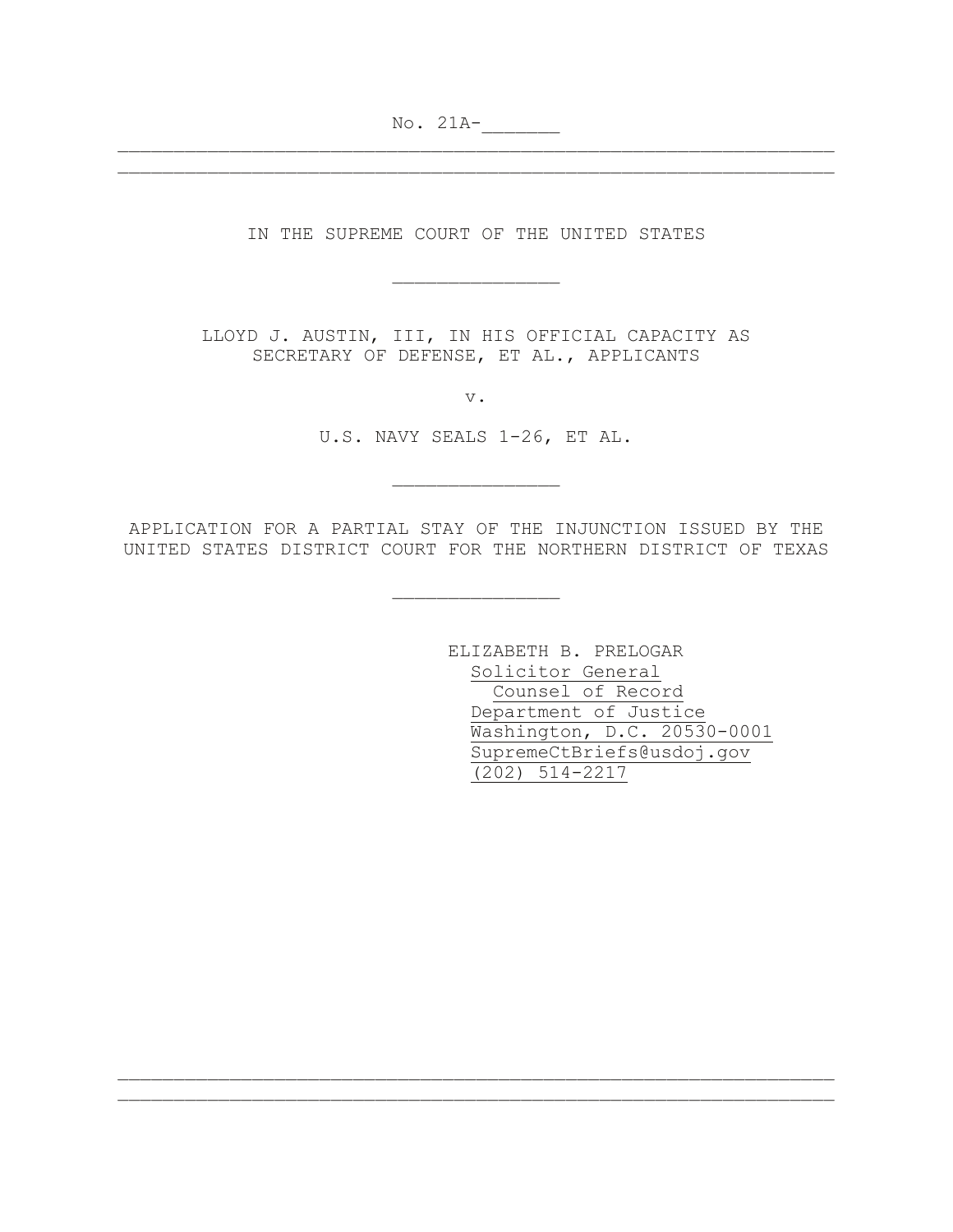#### **PARTIES TO THE PROCEEDING**

Applicants (defendants-appellants below) are Lloyd J. Austin, III, in his official capacity as Secretary of Defense; the United States Department of Defense; and Carlos Del Toro, in his official capacity as Secretary of the Navy.[\\*](#page-1-0)

Respondents (plaintiffs-appellees below) are U.S. Navy SEALs 1-26; U.S. Navy Special Warfare Combatant Craft Crewmen 1-5; U.S. Navy Explosive Ordnance Disposal Technician 1; and U.S. Navy Divers 1-3. Respondents are proceeding under pseudonyms pursuant to a protective order entered by the district court. See D. Ct. Doc. 34 (Dec. 2, 2021).

#### **RELATED PROCEEDINGS**

United States District Court (N.D. Tex.):

United States Court of Appeals (5th Cir.):

U.S. Navy SEALs 1-26 v. Biden, No. 22-10077 (Feb. 28, 2022) (denying stay)

U.S. Navy SEALs 1-26 v. Biden, No. 21-cv-1236 (Jan. 3, 2022) (granting preliminary injunction)

<span id="page-1-0"></span><sup>\*</sup> Respondents' original complaint also named as defendants Joseph R. Biden, Jr., in his official capacity as President of the United States of America, as well as Secretaries Austin and Del Toro in their individual capacities. Those former defendants are not covered by the preliminary injunction at issue here.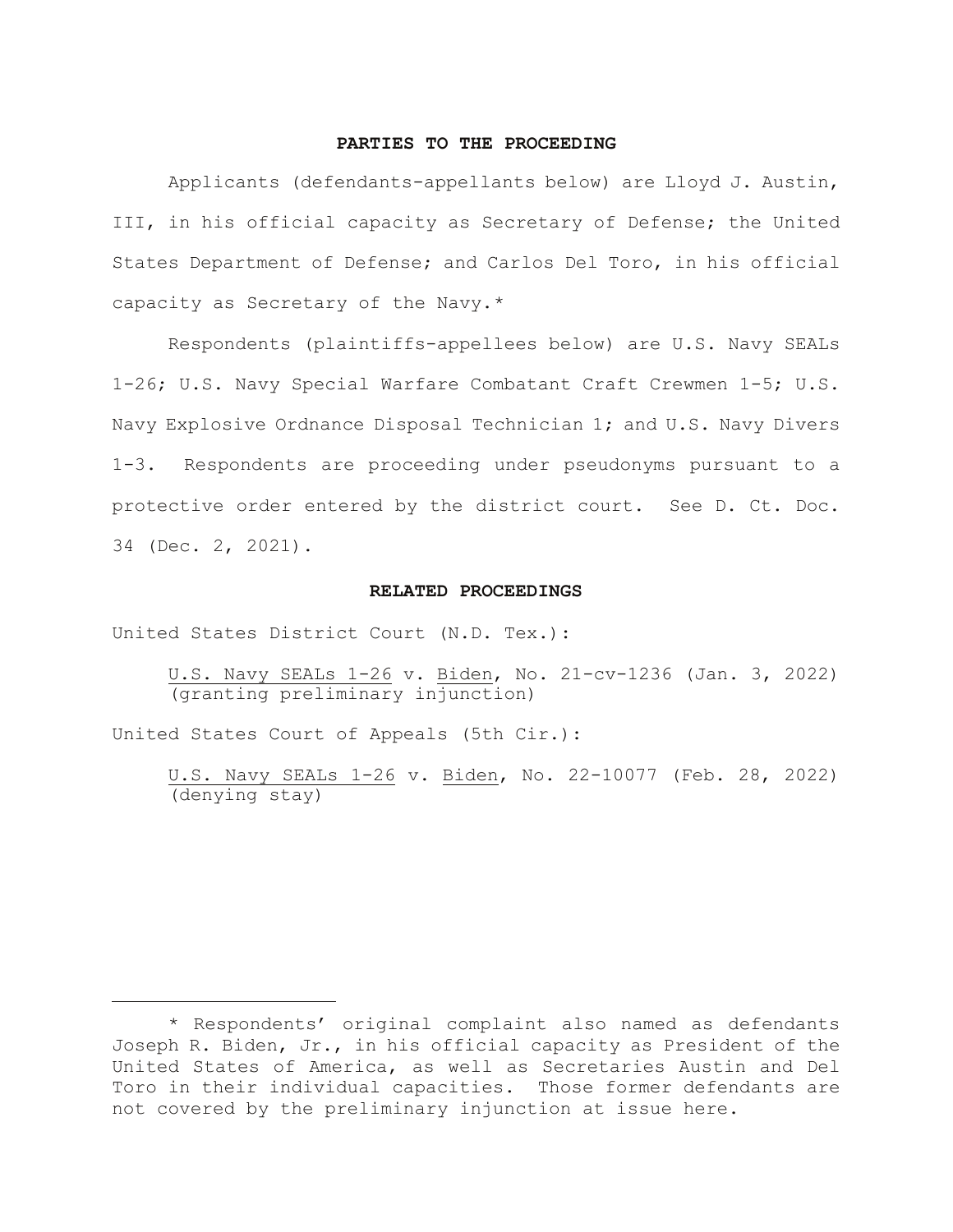IN THE SUPREME COURT OF THE UNITED STATES \_\_\_\_\_\_\_\_\_\_\_\_\_\_\_

No. 21A-\_\_\_\_\_\_\_

LLOYD J. AUSTIN, III, IN HIS OFFICIAL CAPACITY AS SECRETARY OF DEFENSE, ET AL., APPLICANTS

v.

U.S. NAVY SEALS 1-26, ET AL. \_\_\_\_\_\_\_\_\_\_\_\_\_\_\_

APPLICATION FOR A PARTIAL STAY OF THE INJUNCTION ISSUED BY THE UNITED STATES DISTRICT COURT FOR THE NORTHERN DISTRICT OF TEXAS

\_\_\_\_\_\_\_\_\_\_\_\_\_\_\_

Pursuant to Rule 23 of the Rules of this Court and the All Writs Act, 28 U.S.C. 1651, the Solicitor General, on behalf of applicants Lloyd J. Austin, III, in his official capacity as Secretary of Defense, et al., respectfully applies for a partial stay of a preliminary injunction issued on January 3, 2022, by the United States District Court for the Northern District of Texas (App., infra, 31a-56a), pending the consideration and disposition of the government's appeal to the United States Court of Appeals for the Fifth Circuit and, if the court of appeals affirms the injunction, pending the timely filing and disposition of a petition for a writ of certiorari and any further proceedings in this Court.

This application seeks relief from a preliminary injunction that usurps the Navy's authority to decide which servicemembers should be deployed to execute some of the military's most sensitive and dangerous missions. Respondents are a group of SEALs and other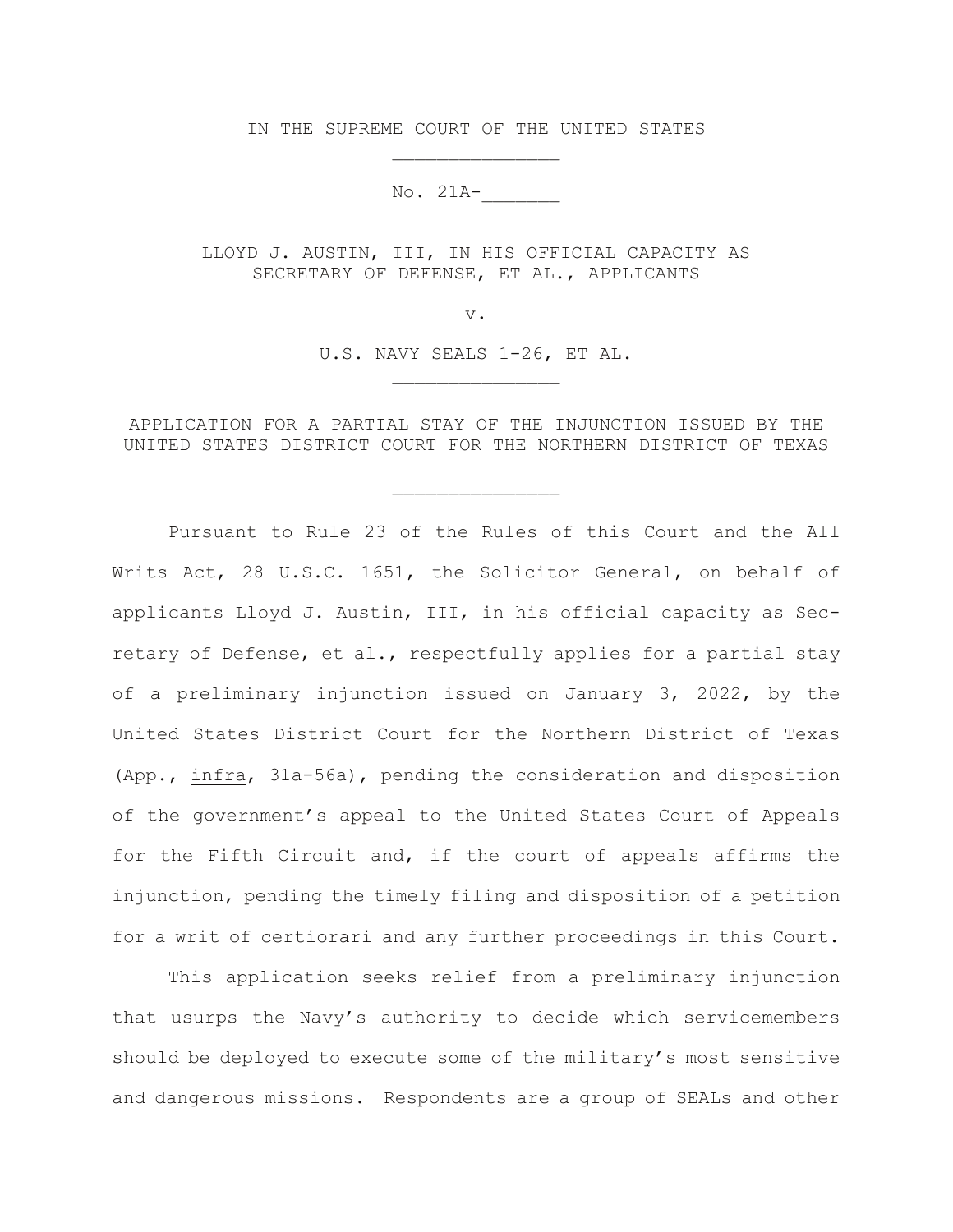members of the elite Naval Special Warfare community. They assert that they are entitled to exemptions from the Navy's COVID-19 vaccination requirement under the Religious Freedom Restoration Act of 1993 (RFRA), 42 U.S.C. 2000bb et seq., and the Free Exercise Clause. And they insist that they are also entitled to an injunction forbidding their military commanders from making any changes to their military assignments -- including special-operations deployments -- to address the risks posed by their unvaccinated status.

The district court granted that extraordinary relief. The court's preliminary injunction not only prohibits the Navy from applying the COVID-19 vaccination requirement to respondents, but also requires the Navy to assign and deploy them without regard to their lack of vaccinations notwithstanding military leaders' judgment that doing so poses intolerable risks to safety and mission success. Indeed, the Navy has informed this Office that the injunction has already compelled it to send one respondent to Hawaii for duty on a submarine against its military judgment. Other respondents occupy positions that may require them to be "deploy[ed] anywhere in the world in the immediate future." App., infra, 118a.

In response to that extraordinary and unprecedented intrusion into core military affairs, the government moved for a partial stay pending appeal. It did not seek to stay the portion of the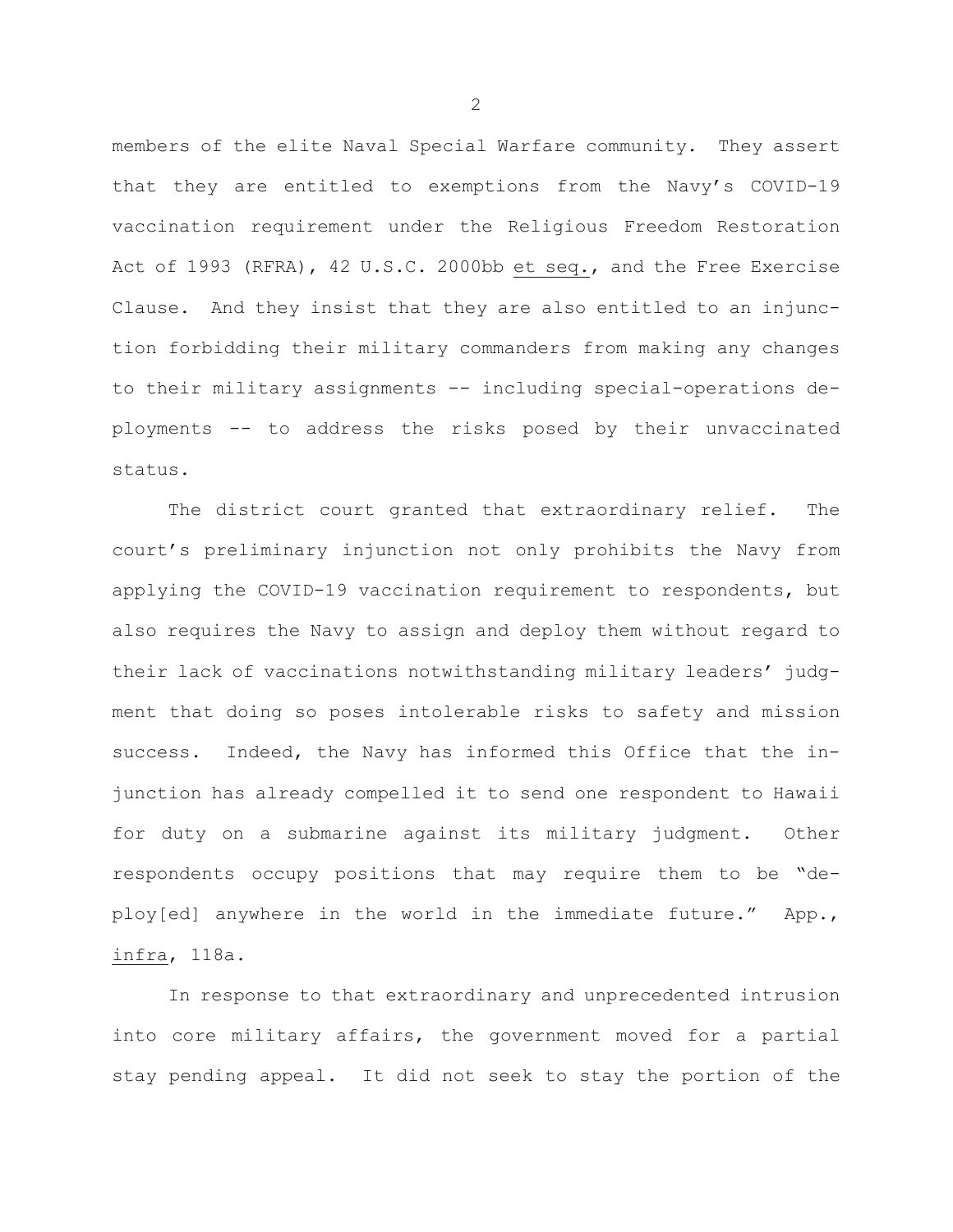injunction that protects respondents from discipline or discharge for remaining unvaccinated. Instead, the government sought a stay only insofar as the injunction "precludes the Navy from considering [respondents'] vaccination status in making deployment, assignment, and other operational decisions." App., infra, 14a (citation omitted). The lower courts denied even that modest relief. Id. at 29a, 66a. This Court should grant a partial stay for two reasons.

First, even if respondents' claims had merit, respondents would not be entitled to an injunction dictating the Navy's deployment, assignment, and operational decisions. RFRA authorizes a court to issue only "appropriate relief," 42 U.S.C. 2000bb-1(c), and respondents' Free Exercise claims likewise would support only relief that comports with "traditional principles of equity jurisdiction." Grupo Mexicano de Desarrollo, S.A. v. Alliance Bond Fund, Inc., 527 U.S. 308, 318-319 (1999) (citation omitted). An injunction that trenches on core Article II prerogatives concerning which military servicemembers are qualified for which missions is inconsistent with those traditional principles and has no precedent in our Nation's history.

Second, respondents' claims lack merit. SEALs and other members of the Special Warfare community can be called upon to deploy anywhere in the world on short notice; to complete high-risk missions under extreme conditions; and to operate in small teams and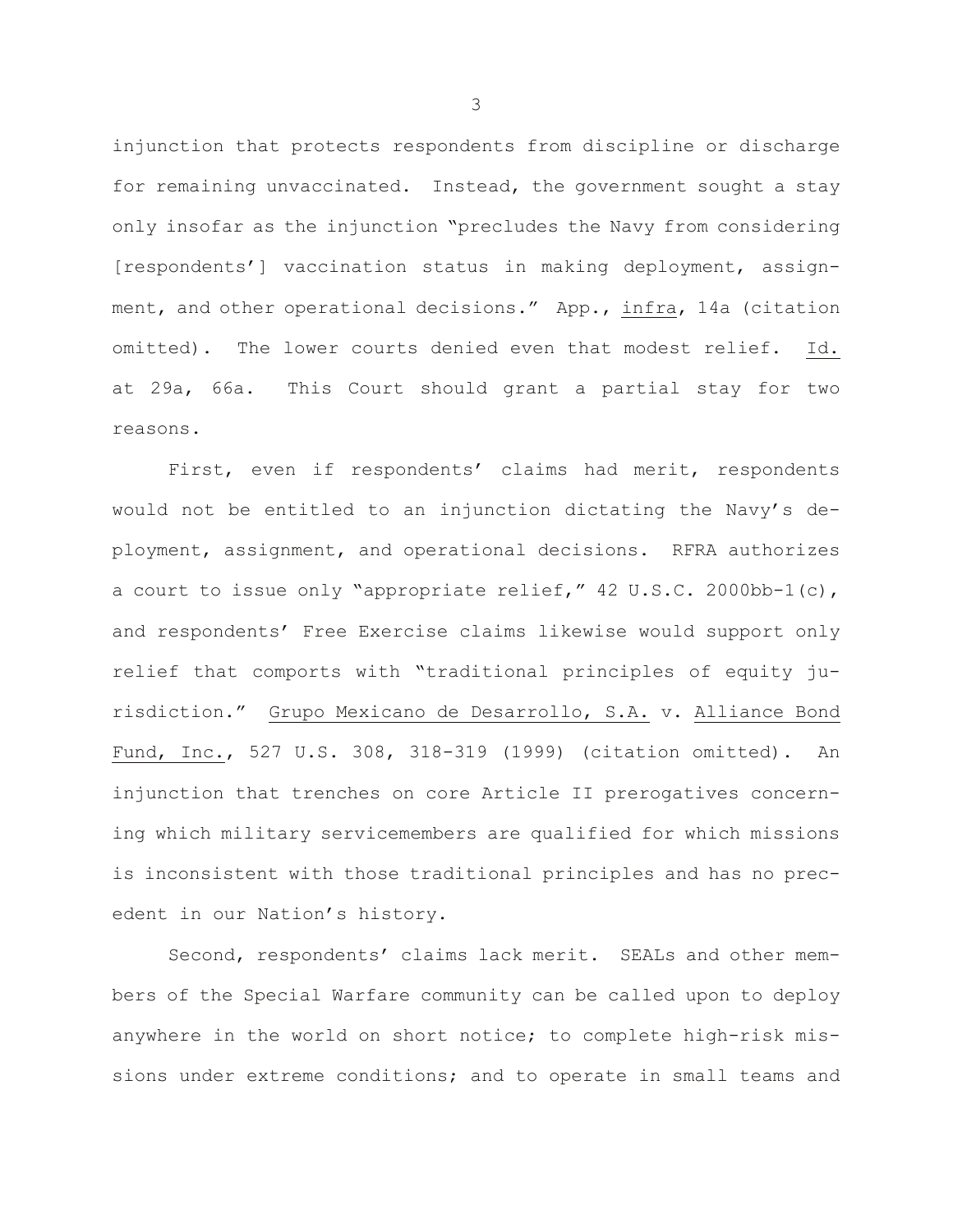close quarters for extended periods. App., infra, 107a. To take just one well-publicized example, in 2009 a team of SEALs flew 8000 miles to respond to the hijacking of a U.S.-flagged ship by Somali pirates and ultimately played a critical role in rescuing the ship's captain, who was being held hostage. Id. at 115a.

The Navy has an extraordinarily compelling interest in ensuring that the servicemembers who perform those missions are as physically and medically prepared as possible. That includes vaccinating them against COVID-19, which is the least restrictive means of achieving that interest. Admiral William K. Lescher, Vice Chief of Naval Operations and the second-highest uniformed officer in the Navy, explained that the illness of "even one member" of a small SEAL team due to COVID-19 could "compromise the mission." App., infra, 117a. And he emphasized that he would regard it as a "dereliction of duty" to order "unvaccinated personnel into an environment in which they endanger their lives," risk "the lives of others," and "compromise accomplishment of essential missions." Id. at 110a. The lower courts seriously erred by compelling such a dereliction of duty and failing to afford any deference to the "professional judgment" of Admiral Lescher and other military officers charged with our Nation's defense. Goldman v. Weinberger, 475 U.S. 503, 507 (1986).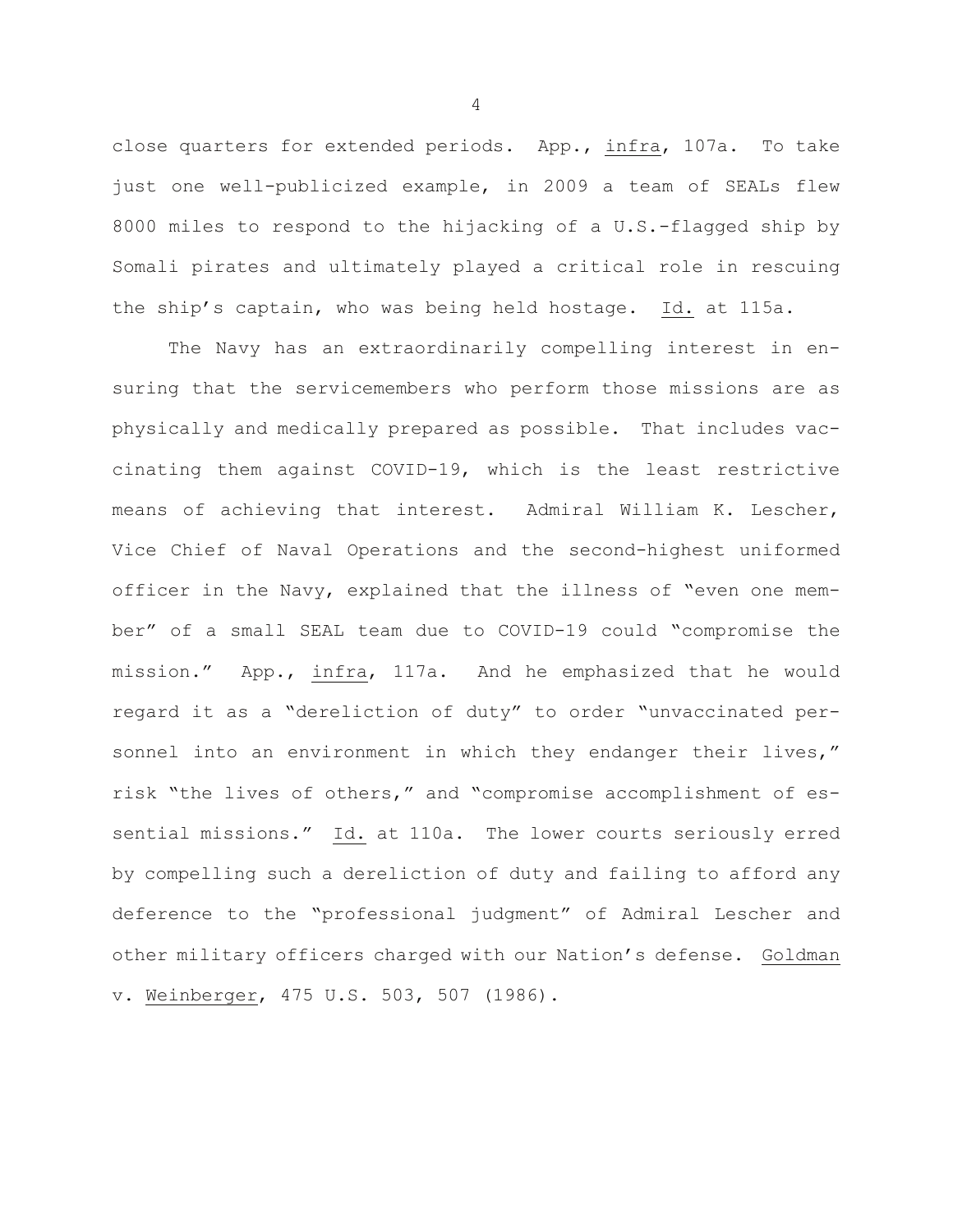### **STATEMENT**

### **A. The Naval Special Warfare Community**

This case involves the Naval Special Warfare community, which includes Navy SEALs and Naval Special Warfare combat support personnel. App., infra, 106a-107a. Members of the Special Warfare community are assigned to missions including special reconnaissance, counterterrorism, counterinsurgency, and hostage rescue. Id. at 106a-107a, 115a-116a. Those high-risk missions are "often conducted in hostile, austere or diplomatically sensitive environments." Id. at 107a. And Special Warfare personnel routinely operate in close quarters over long periods in units "as small as a squad of four." Id. at 111a; see id. at 107a.

Special Warfare duty "takes place in every part of the world under harsh conditions at the extremes of human physical capabilities." App., infra, 69a. Because it is "among the most physically and mentally demanding assignments in the U.S. military," Special Warfare duty is limited to "the most physically and mentally qualified personnel." Ibid. Any conditions that "impair the ability to safely and effectively work in the [special operations] environment," "increase potential for medical evacuation," or "caus[e] a significant potential for disruption of operations" are "disqualifying." Id. at 71a. The long list of disqualifying conditions includes, for example, certain forms of sleep apnea, severe allergies, dental issues requiring frequent care, and any condition requiring frequent medication. Id. at 71a, 75a-76a.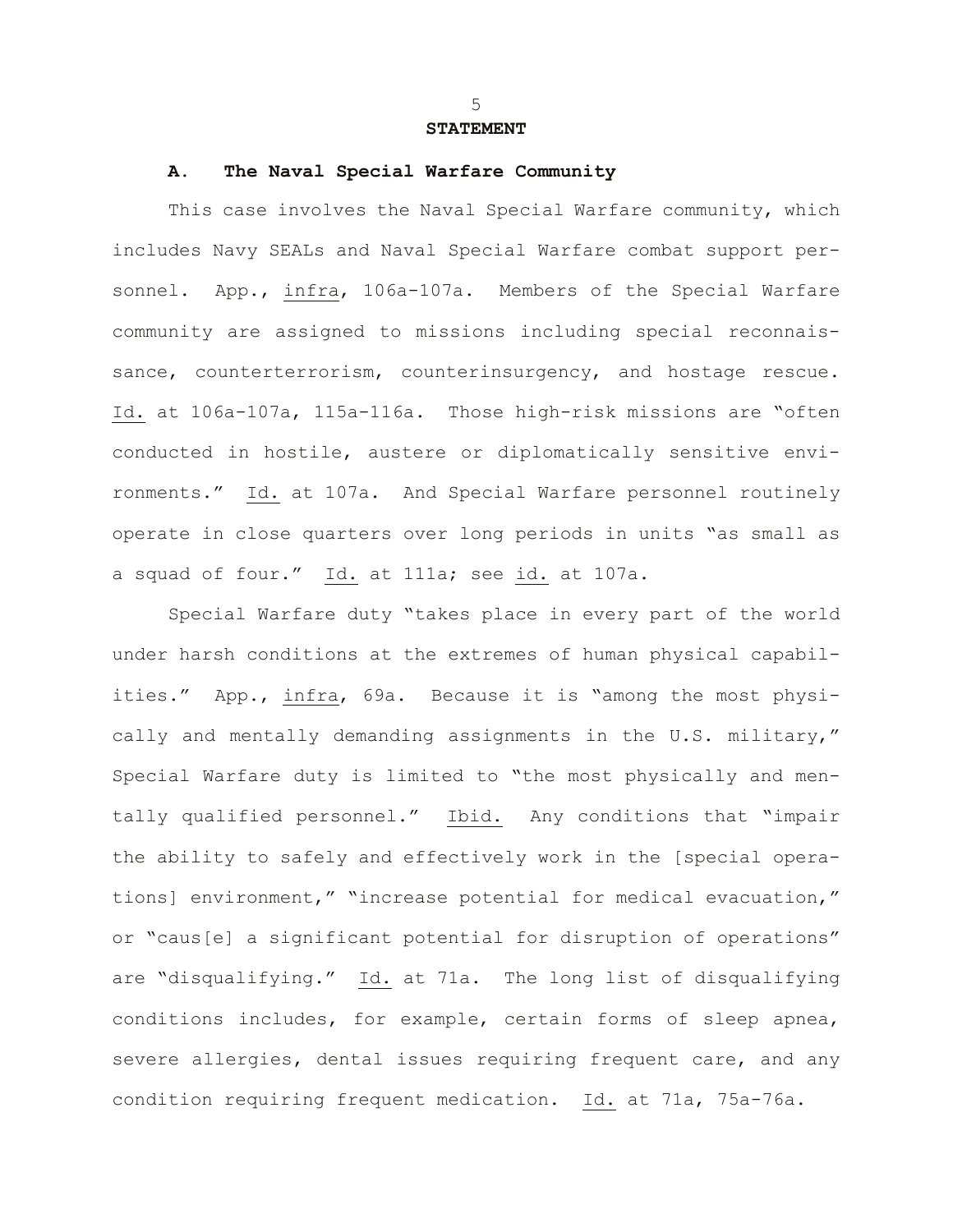6

# **B. The Navy's COVID-19 Vaccination Requirement**

1. The U.S. military has relied on mandatory immunization since 1777, when George Washington directed the inoculation of the Continental Army against smallpox. Stanley Lemon et al., Protecting Our Forces: Improving Vaccine Acquisition and Availability in the U.S. Military 11-12 (2002), https://perma.cc/E545-TQ9G. As of 2021, nine vaccines were required for all servicemembers, including an annual influenza vaccine, and eight additional vaccines were required when certain risk factors are present. D. Ct. Doc. 44-1, at 63 (Dec. 10, 2021).

In August 2021, the day after the Food and Drug Administration (FDA) granted full approval to the first COVID-19 vaccine, the Secretary of Defense announced that vaccination against COVID-19 would be added to the required list. App., infra, 67a-68a. The Secretary of the Navy ordered active-duty members of the Navy to be vaccinated by November 28. Id. at 32a.

On September 24, 2021, the Commander of the Naval Special Warfare Command issued "Trident Order #12," which required Special Warfare personnel to receive the first dose of the vaccine or to request an exemption by October 17. App., infra, 79a-80a. The order stated that requests for exemptions would be handled under existing "service policies." Id. at 80a.

The Navy also issued two directives related to the COVID-19 vaccination requirement, which are referred to as "NAVADMIN 225/21" and "NAVADMIN 256/21." Those directives set forth proce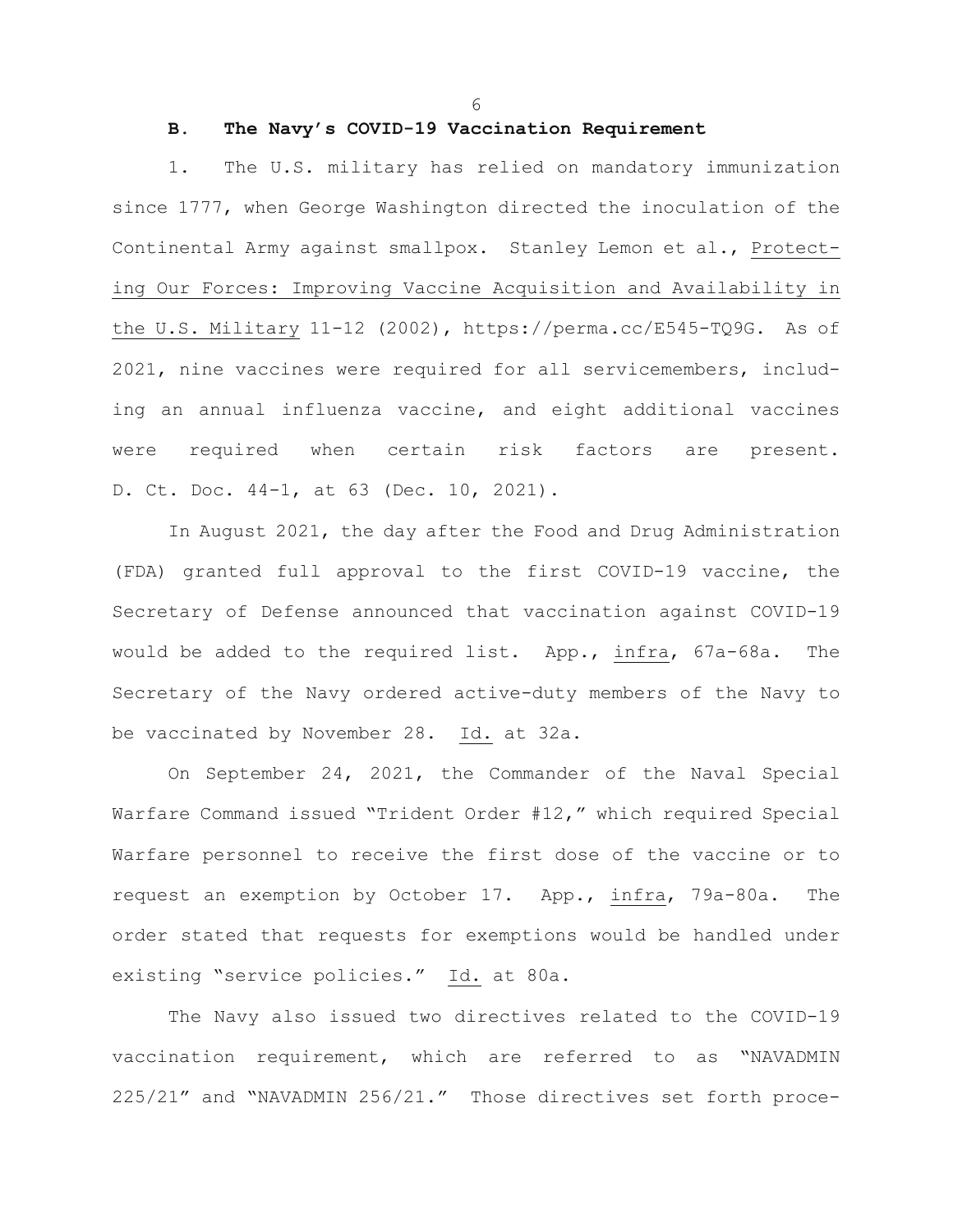dures for disciplining and ultimately separating servicemembers who refuse vaccination without an exemption. App., infra, 81a-85a (NAVADMIN 225/21), 86a-94a (NAVADMIN 256/21). They also provide that "service members who are not vaccinated, regardless of exemption status, may be temporarily reassigned" based on "operational readiness and mission requirements." Id. at 87a-88a.

2. Navy policies establish "two types of exemptions" from vaccination requirements: "medical and administrative." App., infra, 144a. Medical exemptions are granted by medical personnel for medical reasons and may be either temporary or permanent. Ibid. Most exemptions are granted for temporary conditions such as pregnancy. Id. at 99a; see Navy & Marine Corps COVID-19 Vaccination Requirements: Pregnant & Postpartum Service Members FAQ (Sept. 17, 2021), https://go.usa.gov/xzBcS. As of December 2021, out of roughly 350,000 active-duty servicemembers, the Navy had granted "10 permanent medical exemptions" and "259 temporary medical exemptions" from the COVID-19 vaccination requirement. App., infra, 7a; see U.S. Dep't of Def., Armed Forces Strength Figures (Jan. 31, 2022), https://go.usa.gov/xzZ4r. No member of the Special Warfare community has received a permanent medical exemption, and only a handful have temporary medical exemptions. App., infra, 7a.[1](#page-8-0)

<span id="page-8-0"></span> $1$  The court of appeals stated that the Navy had granted at least 17 temporary medical exemptions to members of the Special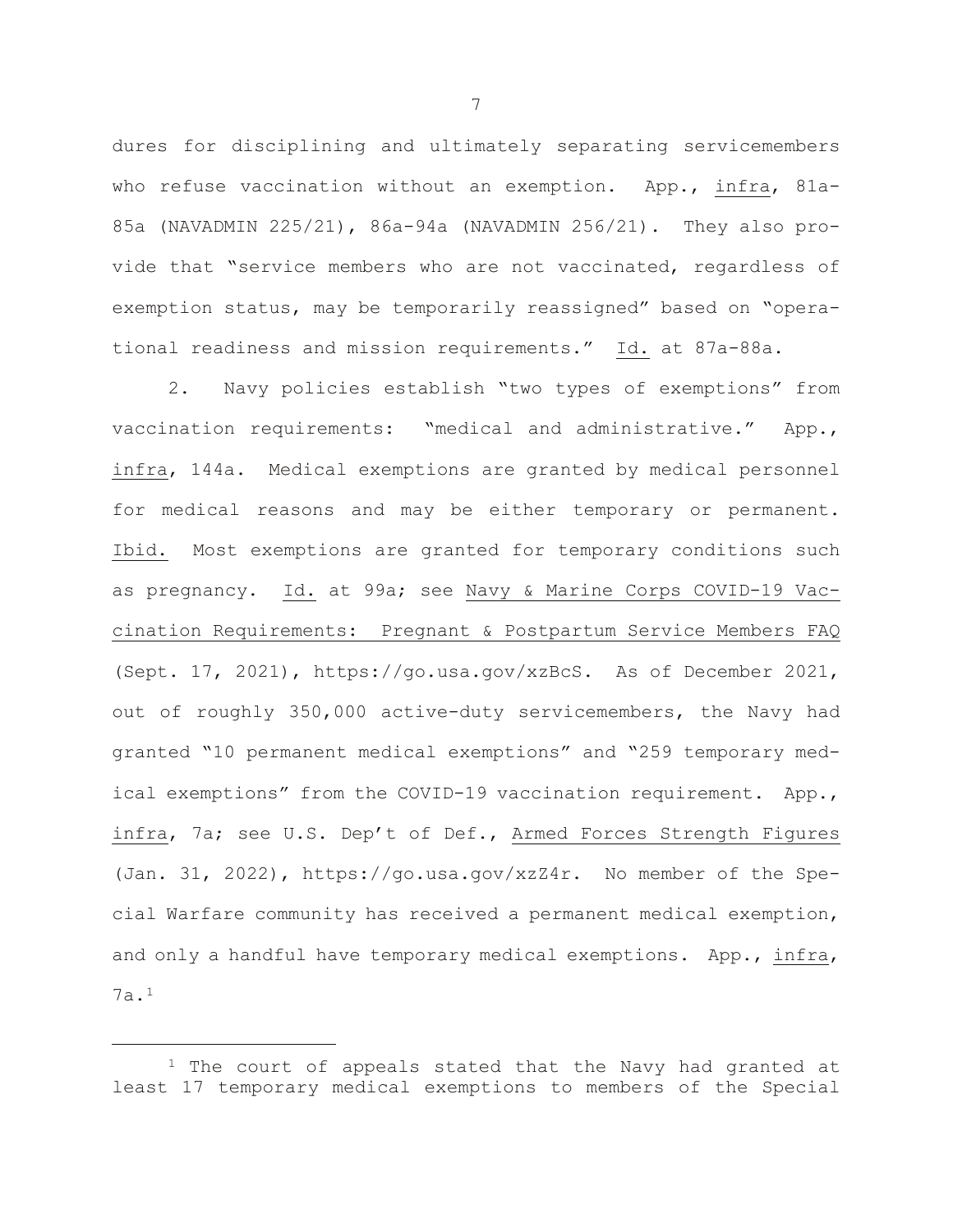Administrative exemptions cover a variety of temporary situations, including a "pending separation or retirement" and "emergency leave." App., infra, 150a. Those exemptions last only as long as the condition occasioning the exemption. D. Ct. Doc. 130, at 43 (Feb. 23, 2022). As of December 2021, the Navy had granted 59 of this type of administrative exemption. App., infra, 7a.

Administrative exemptions also include permanent "religious accommodation[s]." App., infra, 150a. A servicemember seeking a religious accommodation must submit a request to his or her commanding officer. Ibid. Such requests are governed by longstanding Navy policies applicable to requests for religious accommodations. Those policies provide that each request for an accommodation, including from a vaccination requirement, is "evaluated on a caseby-case basis" considering factors including "military readiness, unit cohesion, good order, discipline, health, [and] safety." Id. at 152a. Servicemembers may appeal the denial of a religious accommodation to the Chief of Naval Operations. Ibid.

The COVID-19 vaccination requirement triggered an "unprecedented increase" in religious accommodation requests. App., in-

Warfare community. App., infra, 7a. The Navy informs this Office that most of those exemptions have now expired; that there are now only four temporary medical exemptions among all Naval Special Operators; that all four of the recipients will get vaccinated when their temporary medical issue clears; and that, while the exemptions remain in effect, the recipients will not be deployed and will have their unvaccinated status taken into account in assignment and other operational decisions.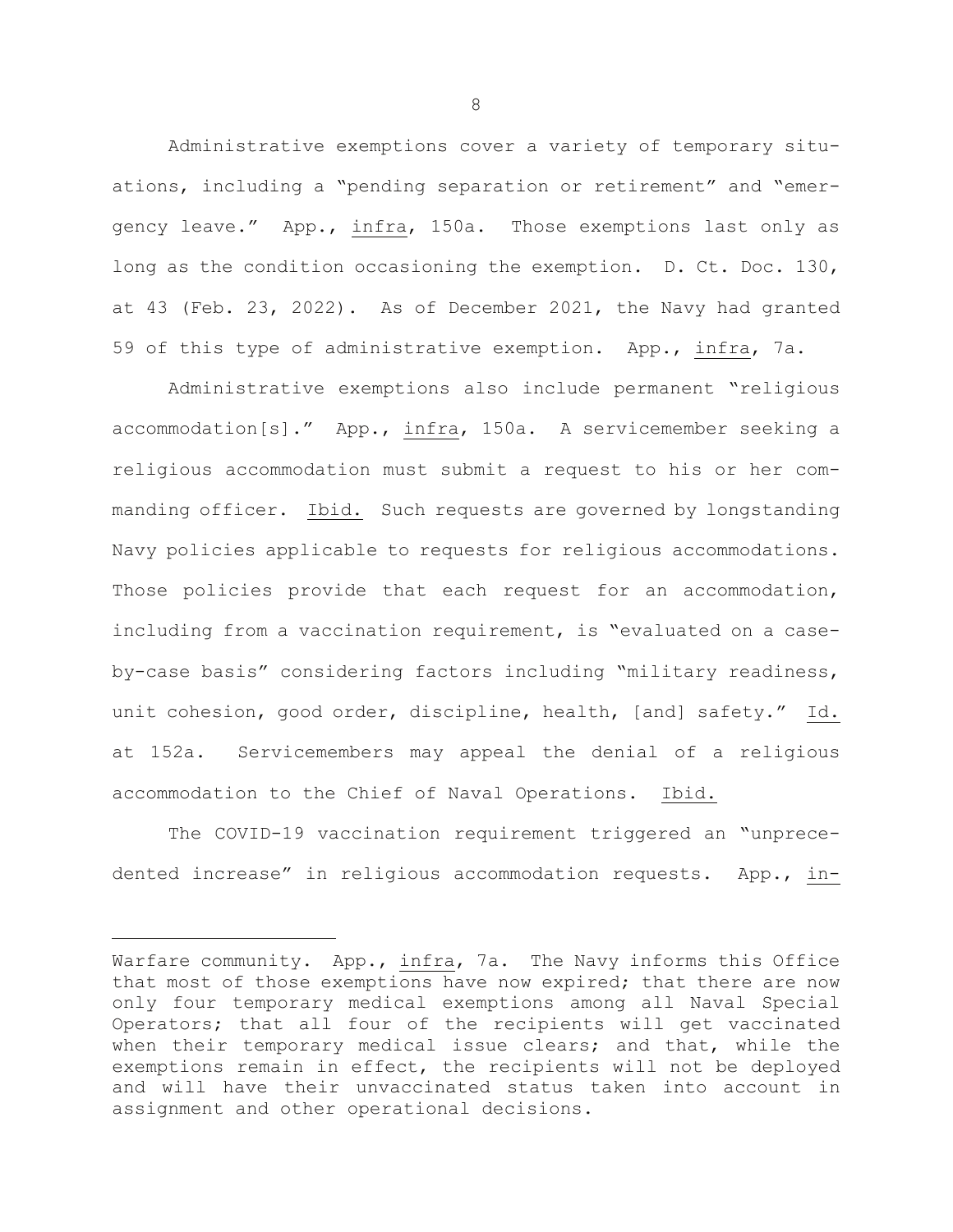fra, 140a. Between 2015 and the summer of 2021, the Navy "adjudicated 83 religious accommodation requests for exemption from any required vaccination," granting one of those requests. Ibid. In the seven months since the COVID-19 vaccination was added as a mandatory immunization, the Navy has received more than 4000 requests for religious accommodations from that requirement. D. Ct. Doc. 121, at 59 (Feb. 15, 2022). As of February 3, 2022, only 81 of those requests had been fully adjudicated through appeal; more than 1200 appeals remained pending; and many requests that were denied after initial review could still be appealed. Ibid. Thus far, the Navy has granted one religious accommodation.<sup>[2](#page-10-0)</sup>

3. An exemption to the vaccination requirement -- whether medical or religious -- does not by itself entitle a servicemember to be deployed because the Navy has a separate process for determining medical readiness for deployment. App., infra, 96a-97a. As relevant here, a servicemember who meets all medical requirements for "special operations" -- which include operations undertaken by the Special Warfare community -- is deemed "Physically Qualified," and one who does not is "Not Physically Qualified." Id. at 97a. Servicemembers found to be "Not Physically Qualified" are medically disqualified from special-operations duty unless

<span id="page-10-0"></span><sup>&</sup>lt;sup>2</sup> The court of appeals believed that the Navy had not granted any religious accommodations because the grant, which involved a member of the Individual Ready Reserve, occurred after the preparation and filing of the government's stay declarations. App., infra, 7a; see D. Ct. Doc. 129, at 16 n.2 (Feb. 23, 2022).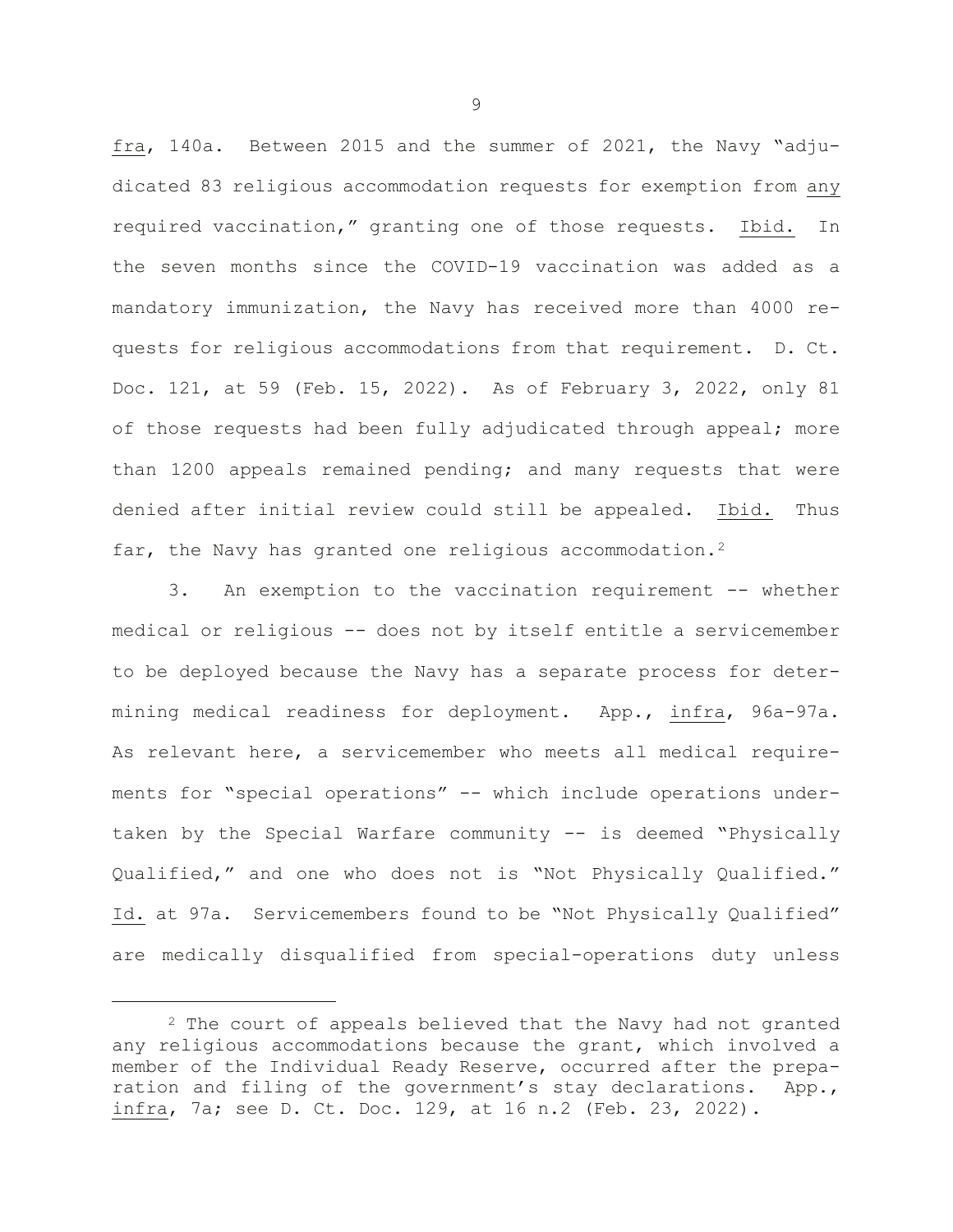they obtain a medical "Waiver to Physical Standards." Id. at 97a-98a.

Under a longstanding Navy policy, Special Warfare servicemembers who cannot be vaccinated for religious reasons are deemed not physically qualified. App., infra, 77a (MANMED art. 15- 105(4)(n)(9)). That specific policy does not apply to servicemembers with "medical contraindications" to vaccination. Ibid. But other, more general Navy policies make clear that a servicemember who is unvaccinated against COVID-19, "whether for religious or secular reasons," cannot be assigned to an operational unit and must obtain a separate medical waiver in order to be deployable. Id. at 98a; see D. Ct. Doc. 10, at 10 (Jan. 31, 2022) (NAVADMIN 07/22 ¶ 5.b). "These deployability determinations do not take into account whether a member is unvaccinated for secular or religious reasons; all unvaccinated service members are treated the same for purposes of determining whether they should receive a medical waiver that would render them fit for special operations duty." App., infra, 99a.

### **C. The Present Controversy**

1. Respondents are 35 Navy servicemembers assigned to the Naval Special Warfare Command, including 26 Navy SEALs. They brought this putative class action under pseudonyms in the United States District Court for the Northern District of Texas. The operative complaint alleges that respondents' religious beliefs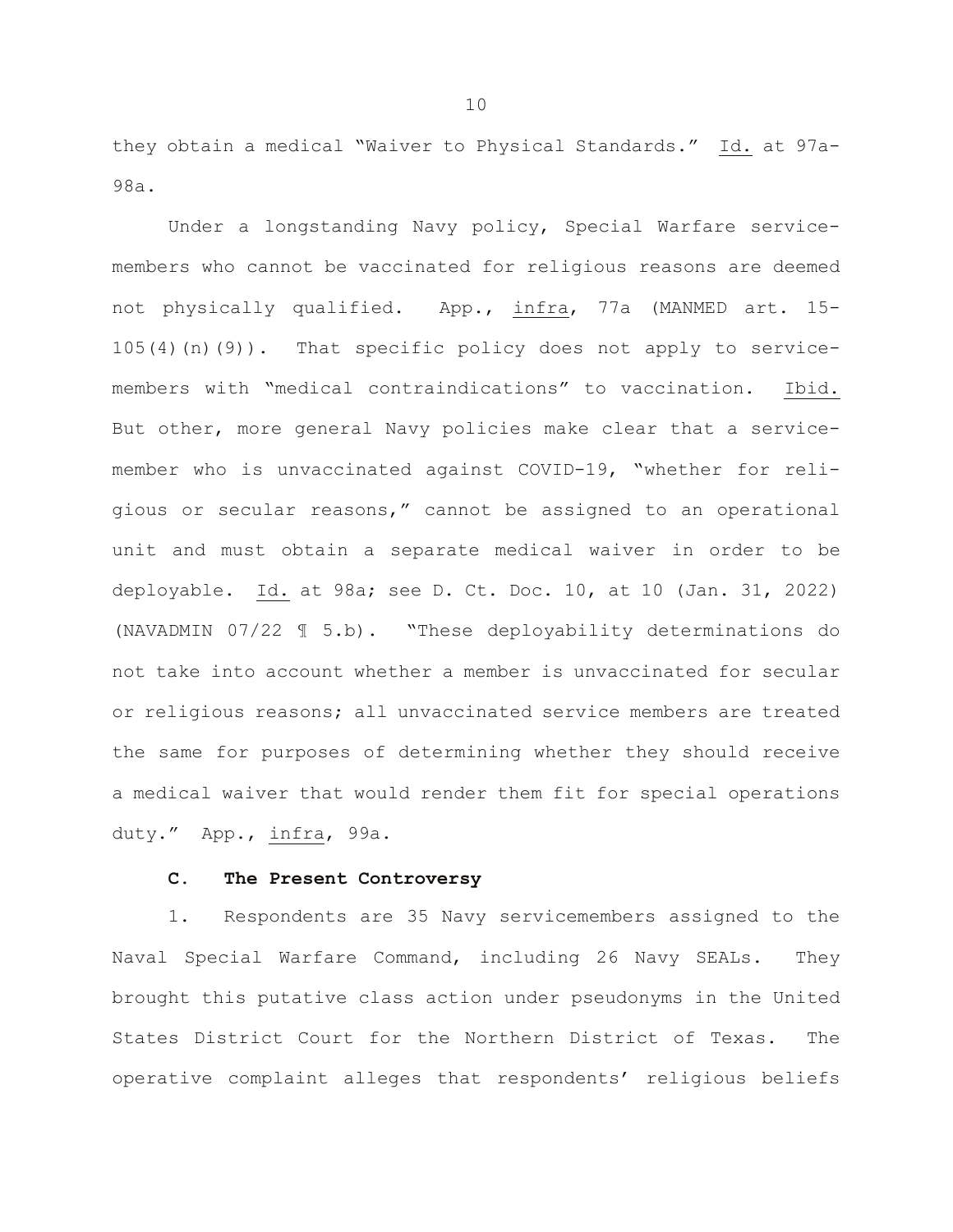forbid them from receiving the COVID-19 vaccine. Am. Compl. ¶¶ 27-31. Respondents further allege that the Navy either has already denied or will deny their requests for religious exemptions. Id. ¶¶ 49-53. The operative complaint asserts violations of RFRA and the Free Exercise Clause. See id. ¶¶ 64-134.

The district court granted respondents' motion for a preliminary injunction. App., infra, 31a-56a. The court first found their claims justiciable under Fifth Circuit precedent. Id. at 36a-47a. On the merits, the court determined that respondents are likely to succeed on their RFRA claims because it believed that the Navy lacks a compelling interest in requiring them to be vaccinated. Id. at 48a-51a. The court reasoned that respondents had "safely carried out their jobs during the pandemic," id. at 49a; that allowing respondents to remain unvaccinated would not prevent the Navy from achieving "herd immunity," given its high overall vaccination rate, id. at 50a; and that the Navy grants "exemptions for non-religious reasons," ibid. The court found a likelihood of success under the First Amendment because it believed the Navy treats a servicemember's inability to be vaccinated for secular (medical) reasons more favorably than a servicemember's inability to be vaccinated for religious reasons. Id. at 51a-52a.<sup>[3](#page-12-0)</sup>

<span id="page-12-0"></span><sup>&</sup>lt;sup>3</sup> The district court retreated from that conclusion after the government submitted a declaration explaining that the court had erred in stating that servicemembers with medical exemptions are treated more favorably than those with religious exemptions. App.,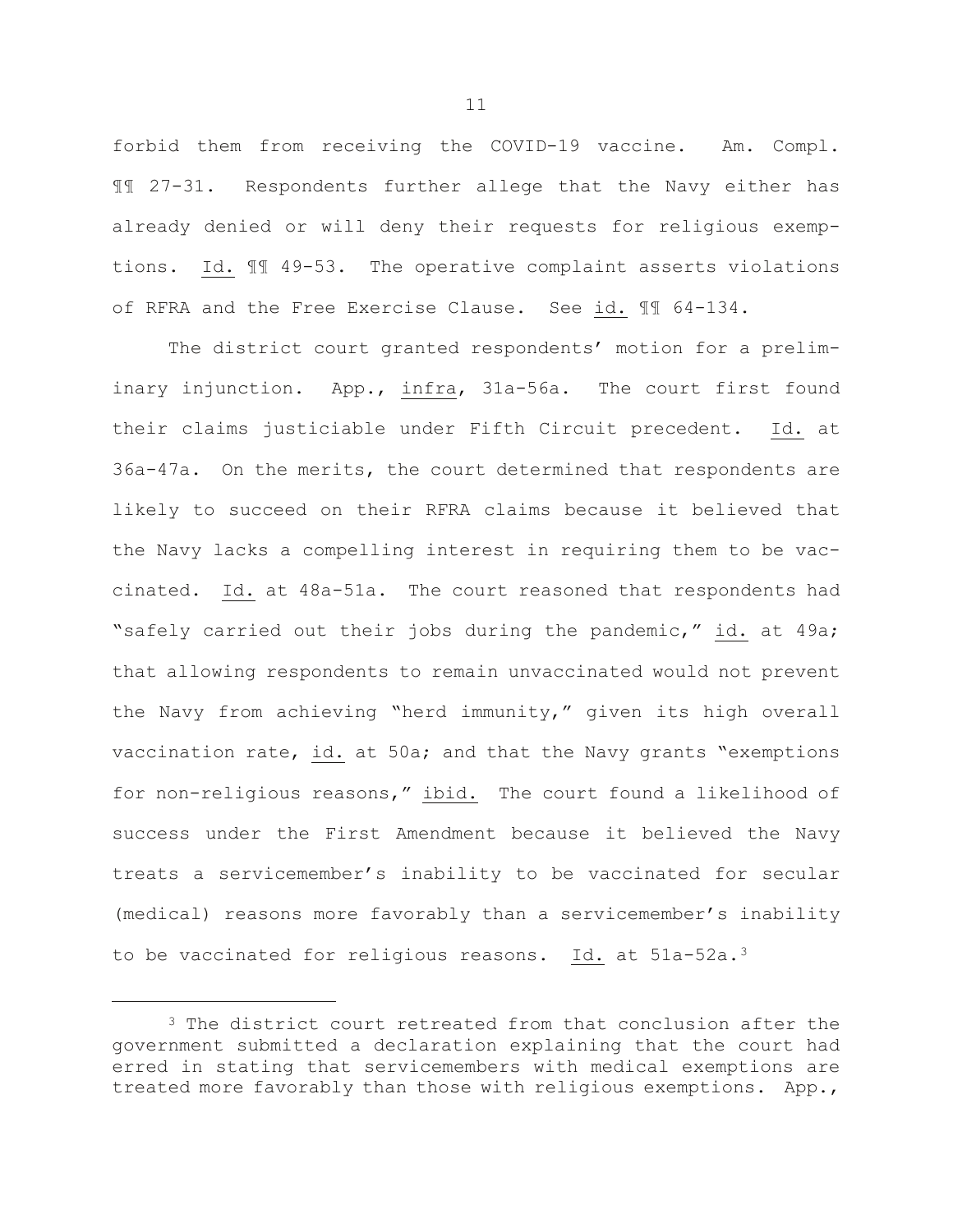The district court preliminarily enjoined the Navy from enforcing the policies described above -- specifically, NAVADMIN 225/21, NAVADMIN 256/21, Trident Order #12, and MANMED art. 15- 105([4](#page-13-0))(n)(9) -- with respect to respondents. App., infra,  $56a.4$ The injunction also states that the Navy is "enjoined from taking any adverse action against [respondents] on the basis of [their] requests for religious accommodation." Ibid.

2. The government asked the district court for a partial stay of the injunction pending appeal, "to the extent the order precludes [the Navy] from making the assignment and reassignment decisions that the military deems appropriate, taking into account [respondents'] vaccination status, including with respect to deployment and training." App., infra, 58a (citation omitted). The court denied the motion. Id. at 58a-66a. It stated that its injunction does not require the Navy "to make any particular personnel assignments," such as "requir[ing] the Navy to place a particular SEAL in a particular training program." Id. at 60a. But the court made clear that the injunction does forbid the Navy from making assignment and deployment decisions based on respondents' vaccination status, such as "blocking [them] from a training program [they] would otherwise attend." Ibid.

infra, 62a. The court thus made clear that its subsequent denial of a stay rested solely on respondents' RFRA claims, not their First Amendment claims. Id. at 63a.

<span id="page-13-0"></span><sup>4</sup> The injunction refers to MANMED art. 15-105(3)(n)(9) rather than  $art. 15-105(4)(n)(9)$ , but that is a scrivener's error.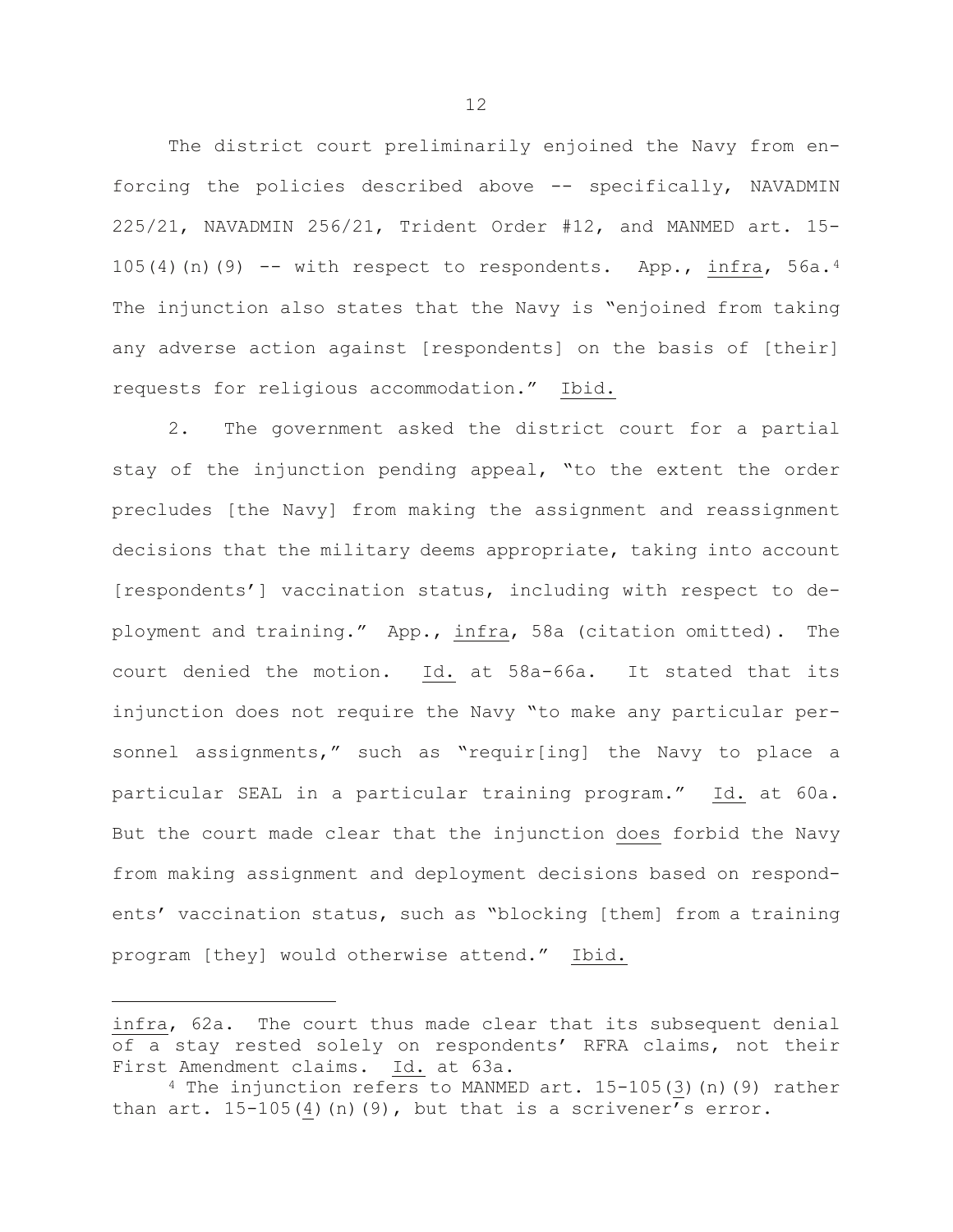3. The court of appeals denied the government's motion for a partial stay of the injunction. App., infra, 1a-29a. Like the district court, the court of appeals found the dispute justiciable under circuit precedent. Id. at 14a-22a. On the merits, the court determined that respondents are likely to succeed on their RFRA claims. Id. at 22a-27a. The court emphasized that 99.4% of Navy servicemembers are vaccinated, which it viewed as undercutting any compelling interest in ensuring that respondents are vaccinated. Id. at 24a-25a. The court also suggested that the Navy lacks a compelling interest in mitigating the risks of COVID-19 because SEALs face other hazards -- including "everything from qunshot wounds" to "parachute accidents" -- that "may create risks of equal or greater magnitude than the virus." Id. at 25a.

The court of appeals also believed that the Navy's vaccine requirement was "underinclusive" because the Navy had "granted temporary medical exemptions to 17 Special Warfare members" and the court saw no basis for "differentiating those service members from [respondents]." App., infra, 26a (citation omitted). The court criticized the Navy's broader religious-accommodation practices, questioning Navy officers' representations that they were making individualized determinations on exemption requests and asserting that RFRA would require the Navy to grant accommodations to servicemembers who (unlike respondents) "work[] from desks, warehouses, or remote locations." Id. at 27a; see id. at 6a-7a & n.3.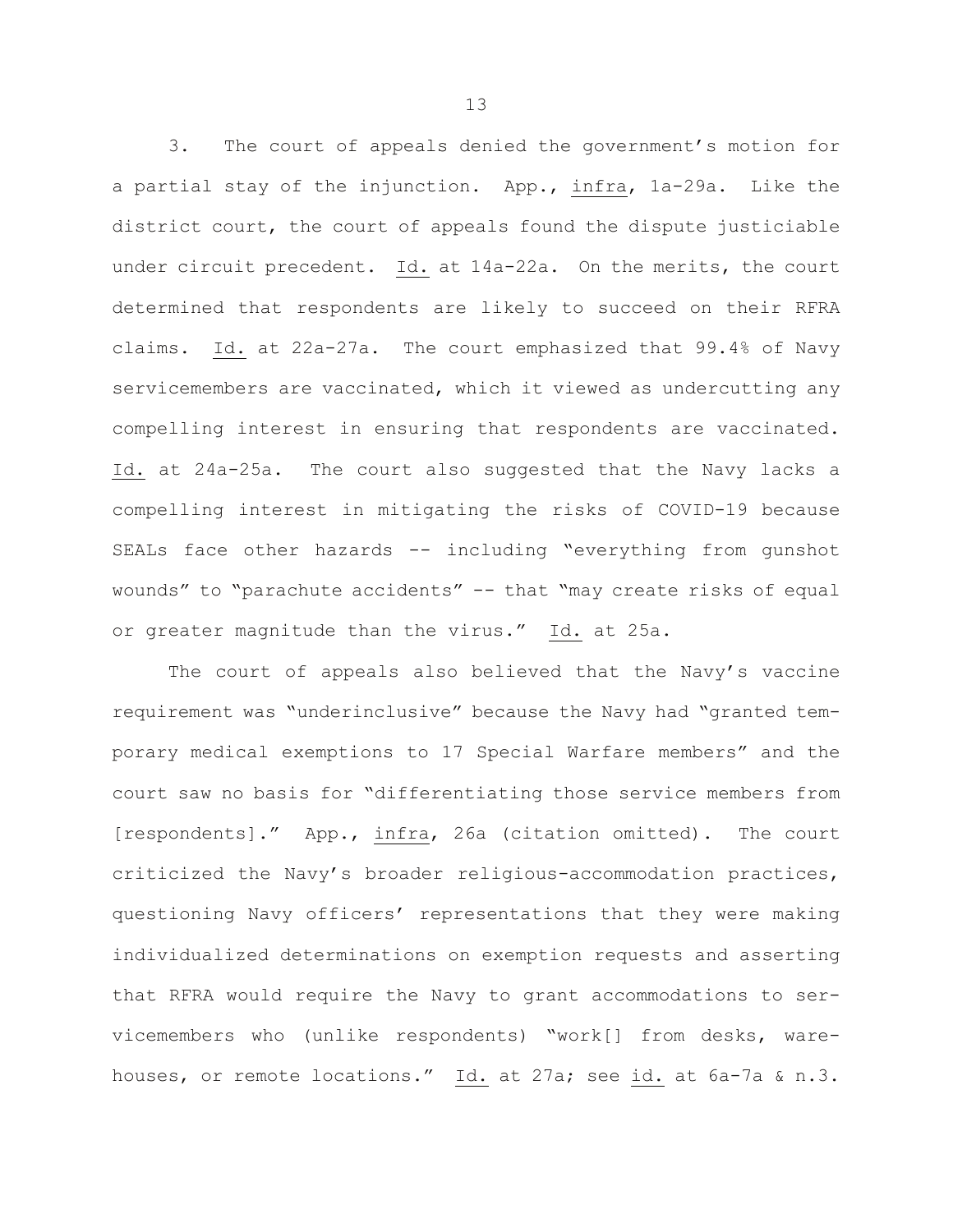Finally, the court of appeals rejected the government's equitable arguments, including that the injunction is an improper intrusion into military decisionmaking. App., infra, 27a-29a. The court stated that the government had failed to establish a likelihood of irreparable harm "during the pendency of the appeal." Id. at 27a (citation and emphasis omitted). And the court added that because it had concluded that the vaccine requirement violates respondents' religious freedom, "[n]o further showing is necessary for [respondents] to demonstrate that even partially staying the injunction would irreparably harm them." Id. at 28a.<sup>[5](#page-15-0)</sup>

4. Following the entry of the preliminary injunction, litigation has continued in the district court. Respondents have moved for class certification and a classwide preliminary injunction extending relief to all of the thousands of Navy servicemembers who have sought religious exemptions. App., infra, 14a n.7. Respondents have also filed a contempt motion asserting that the preliminary injunction entitles them to immediate transfer to operational units; to be assigned or reassigned to specific military duties, including leadership positions; to have military equipment issued to them; or to train and deploy with operational units. D. Ct. Doc. 96, at 5-9 (Jan. 31, 2022).

<span id="page-15-0"></span><sup>5</sup> Because the court of appeals concluded that respondents were likely to succeed on their RFRA claims, it did not address their Free Exercise claims. App., infra, 13a n.6.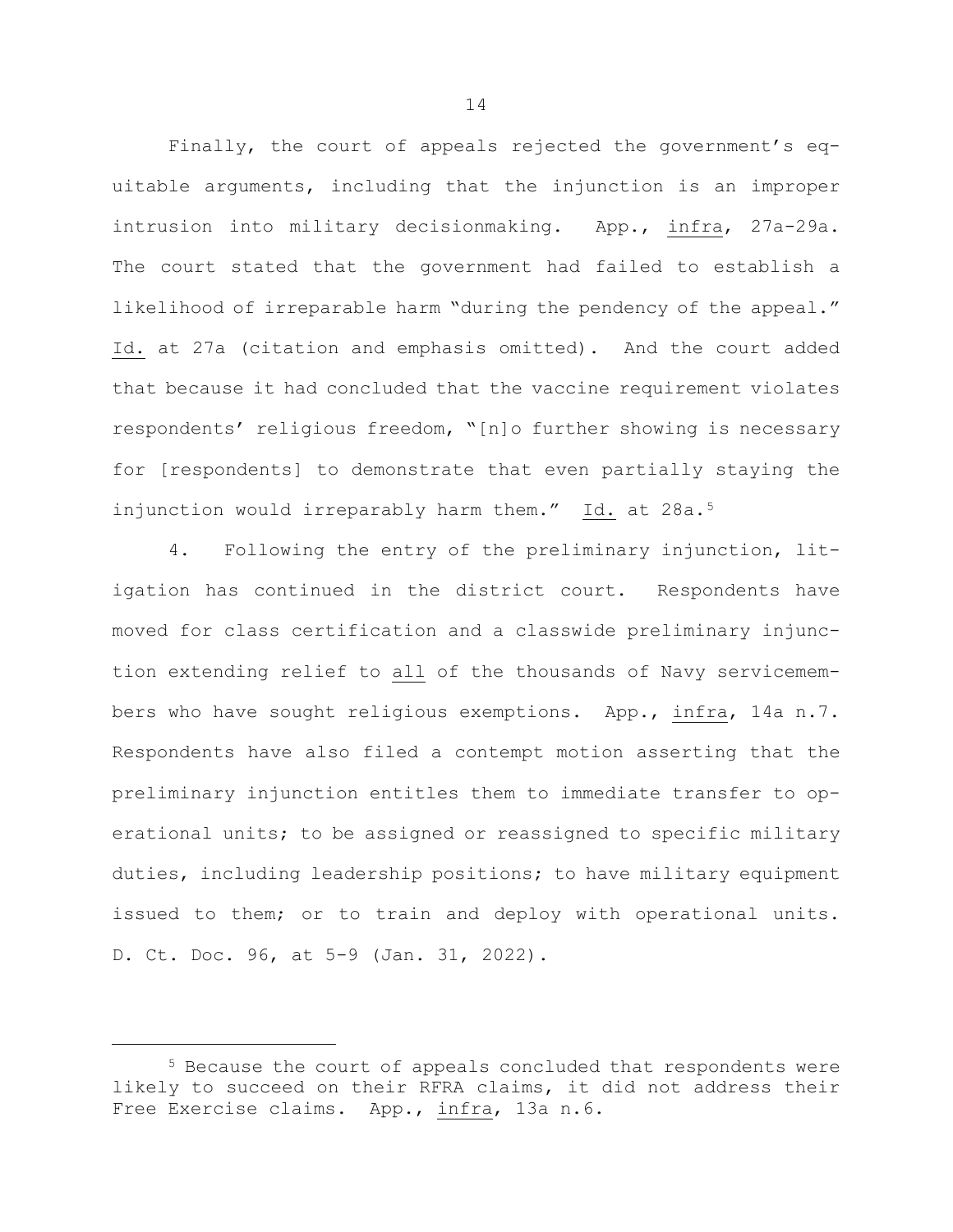### **ARGUMENT**

The government respectfully requests a partial stay of the district court's preliminary injunction pending completion of further proceedings in the court of appeals and, if necessary, this Court. Specifically, the injunction should be stayed insofar as it precludes the Navy from considering respondents' vaccination status in making deployment, assignment, and other operational decisions. A stay pending the disposition of a petition for a writ of certiorari is appropriate if there is (1) "a 'reasonable probability' that four Justices will consider the issue sufficiently meritorious to grant certiorari"; (2) "a fair prospect that a majority of the Court will conclude that the decision below was erroneous"; and (3) "a likelihood that 'irreparable harm will result from the denial of a stay.'" Conkright v. Frommert, 556 U.S. 1401, 1402 (2009) (Ginsburg, J., in chambers) (brackets and citation omitted). Those requirements are satisfied here.

# **I. THIS COURT WOULD LIKELY GRANT REVIEW IF THE COURT OF APPEALS AFFIRMED THE DISTRICT COURT'S INJUNCTION**

If the court of appeals affirmed the district court's unprecedented injunction, there is at minimum a "reasonable probability" that this Court would grant a petition for a writ of certiorari. Conkright, 556 U.S. at 1402 (citation omitted). The Secretary of Defense has determined, as an exercise of his military judgment, that vaccination against COVID-19 is necessary to protect servicemembers and defend the American people. See App., infra, 67a ("To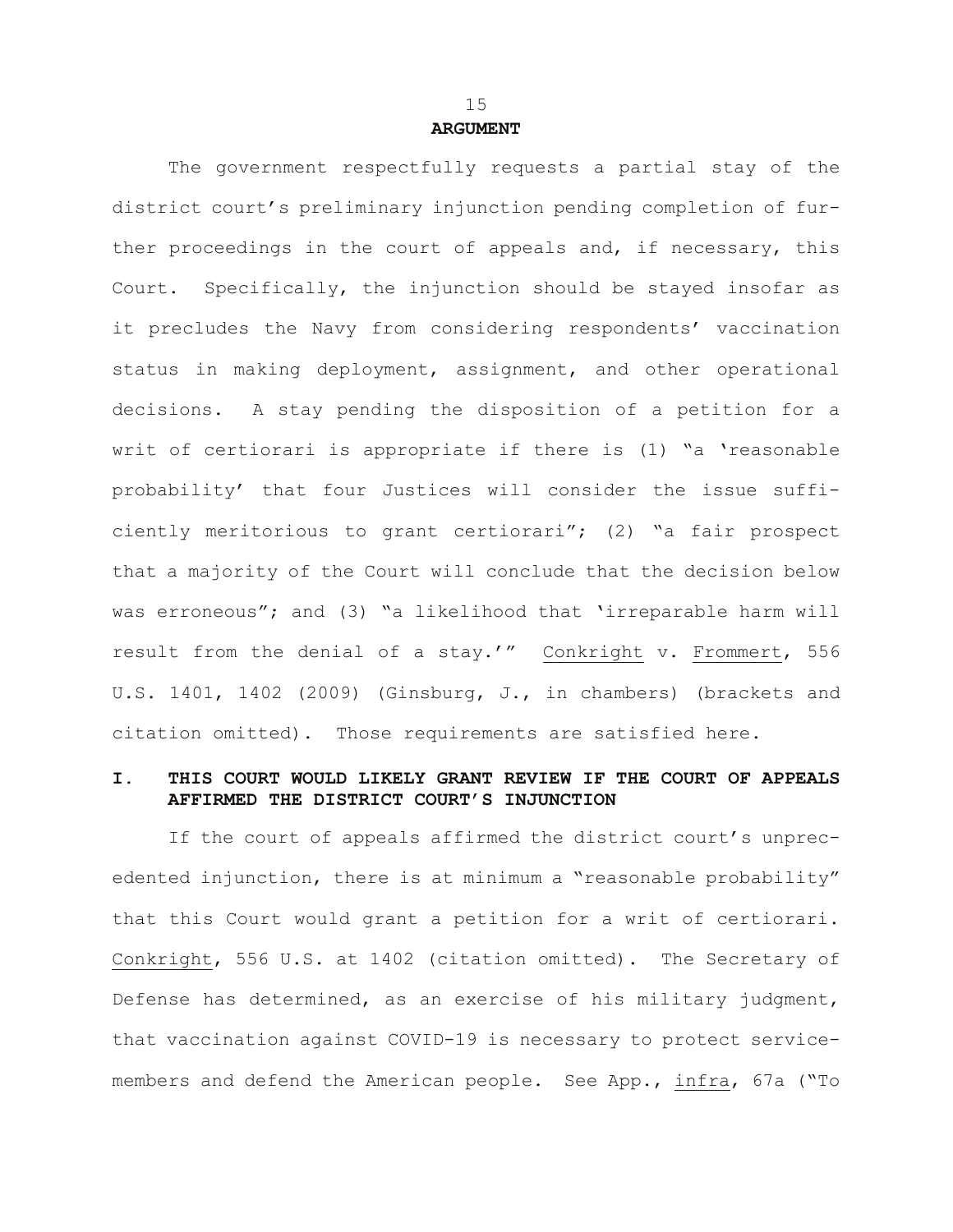defend this Nation, we need a healthy and ready force."). As multiple senior military officers attested, the Navy has a particularly compelling interest in vaccinating members of the Special Warfare community because of the importance, sensitivity, and dangerousness of their missions, which could be disrupted or derailed by even a single sick servicemember. See pp. 24-26, infra. The district court's terse RFRA analysis failed even to acknowledge those expert military judgments. If the court of appeals affirmed, that stark departure from long-settled principles of military def-erence would warrant this Court's review.<sup>[6](#page-17-0)</sup>

Even if respondents' RFRA claims had merit, moreover, the propriety of the district court's extraordinary injunction would itself be an important question warranting certiorari. The district court did not just enjoin the Navy from enforcing its COVID-19 vaccination requirement against respondents. The court also enjoined the Navy from "taking any adverse action against [respondents] on the basis of [their] requests for religious accom-

<span id="page-17-0"></span><sup>6</sup> Other district courts have correctly declined to enjoin the military's COVID-19 vaccination requirement. E.g., Short v. Berger, No. 22-cv-1151 (C.D. Cal. Mar. 3, 2022) (Doc. 25); Robert v. Austin, No. 21-cv-2228, 2022 WL 103374 (D. Colo. Jan. 11, 2022); Church v. Biden, No. 21-cv-2815, 2021 WL 5179215 (D.D.C. Nov. 8, 2021). A district court in Florida, however, has granted a preliminary injunction barring the Navy and the Marine Corps from reassigning two senior officers. Navy SEAL 1 v. Austin, No. 21 cv-2429, 2022 WL 534459, at \*20 (M.D. Fla. Feb. 18, 2022). The government's application to stay that injunction is pending in the Eleventh Circuit. See Navy SEAL 1 v. President of the United States, No. 22-10645.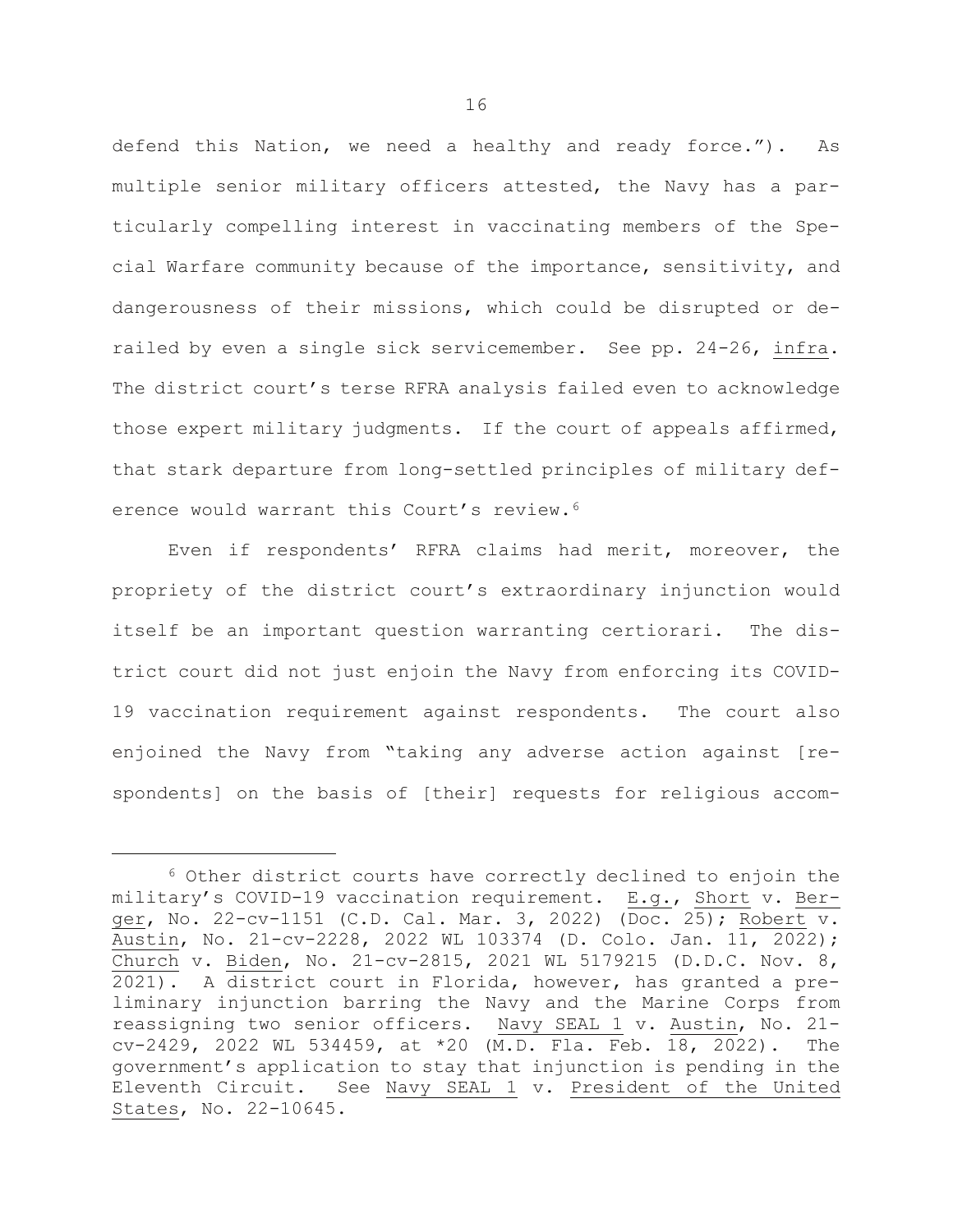modation," App., infra, 56a, and made clear that "adverse action" would include measures such as changing respondents' duties or reassigning them from their units, see id. at 53a. When the government advised the court that it understood that language to prohibit the Navy from taking into account respondents' unvaccinated status when making assignment and deployment decisions and requested a partial stay of that aspect of the injunction, the court denied relief. Id. at 60a. The court of appeals likewise refused that partial stay of the injunction. Id. at 28a-29a.

Neither respondents nor the lower courts identified any prior injunction dictating military assignments in that fashion. If affirmed on appeal, that severe and unprecedented intrusion into the operation of our Nation's armed forces would plainly warrant this Court's review. See Department of the Navy v. Egan, 484 U.S. 518, 520 (1988) (explaining that the Court granted certiorari to address interference with Executive Branch determinations of "importance  $* * *$  to national security concerns"); see also, e.g., Trump v. Hawaii, 138 S. Ct. 2392, 2423 (2018); Winter v. NRDC, Inc., 555 U.S. 7, 12 (2008).

# **II. THE GOVERNMENT IS LIKELY TO SUCCEED IN REVERSING OR NARROWING THE INJUNCTION**

If this Court granted a writ of certiorari, there is a "fair prospect" that it would reverse or narrow the preliminary injunction. Conkright, 556 U.S. at 1402 (citation omitted). The injunction intrudes on core Article II military decisionmaking by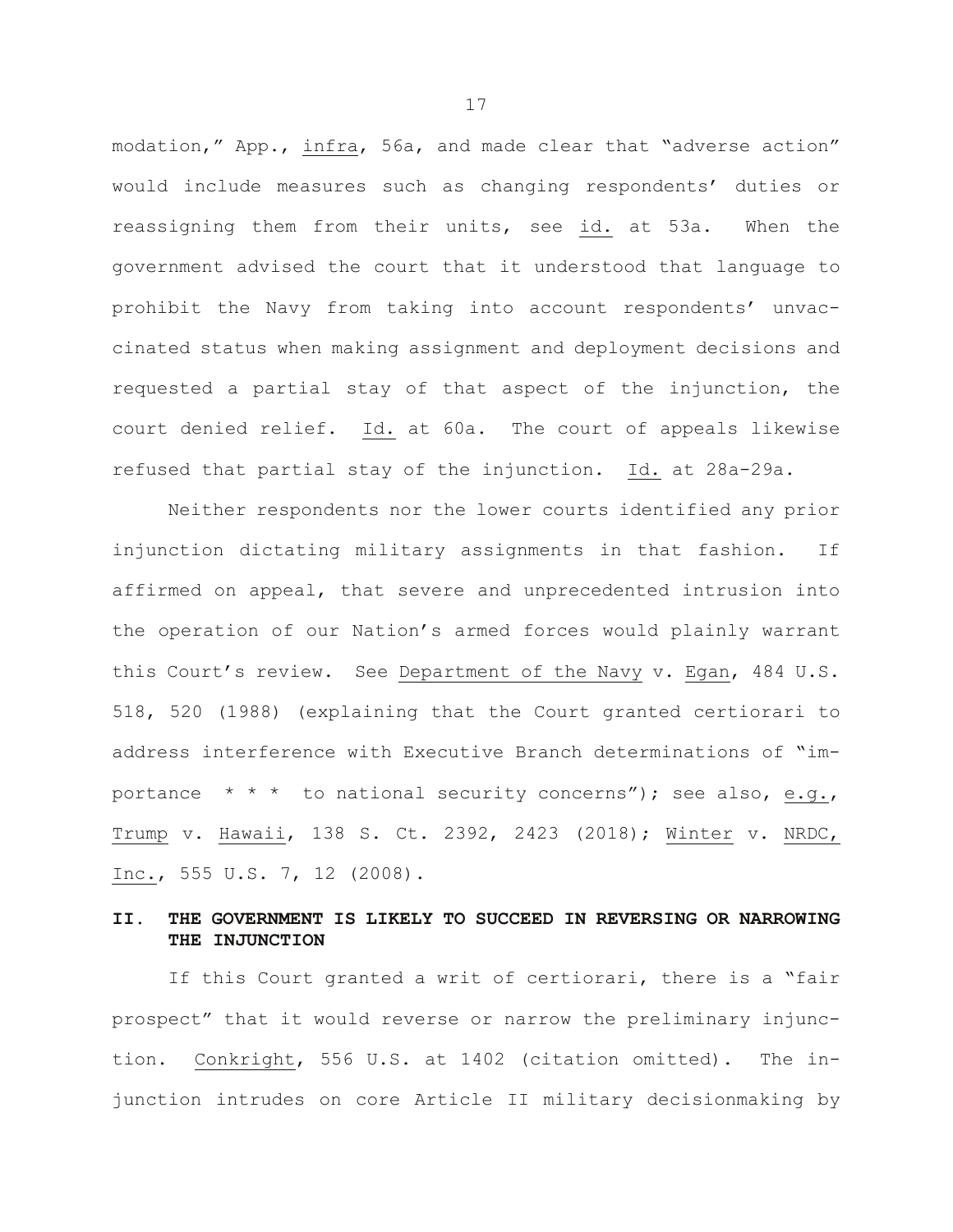precluding the Navy from considering respondents' vaccination status in making deployment, assignment, and other operational decisions. And the government is likely to succeed in its defense against respondents' RFRA and Free Exercise claims because the Navy has a compelling interest in requiring Navy SEALs and other Special Warfare personnel to be as physically ready for their missions as possible, and because compliance with the neutral and generally applicable vaccination requirement is the least restrictive means of achieving that interest.

# **A. An Injunction Dictating Military Deployment, Assignment, And Other Operational Decisions Is Not An Appropriate Remedy**

Because the government seeks only a partial stay of the district court's injunction, the relevant question for likelihoodof-success purposes is whether the government is likely to succeed in reversing the portion of the injunction prohibiting the Navy from considering respondents' vaccination status in making deployment, assignment, and other operational decisions. It is.

1. "[J]udges are not given the task of running the Army" or the Navy, and it is the Executive officials charged with protecting our national security and defending our borders -- not courts -who have authority to determine servicemembers' fitness for duty and assignments. Orloff v. Willoughby, 345 U.S. 83, 93 (1953); see id. at 92-93. For that reason, "courts traditionally have been reluctant to intrude upon the authority of the Executive in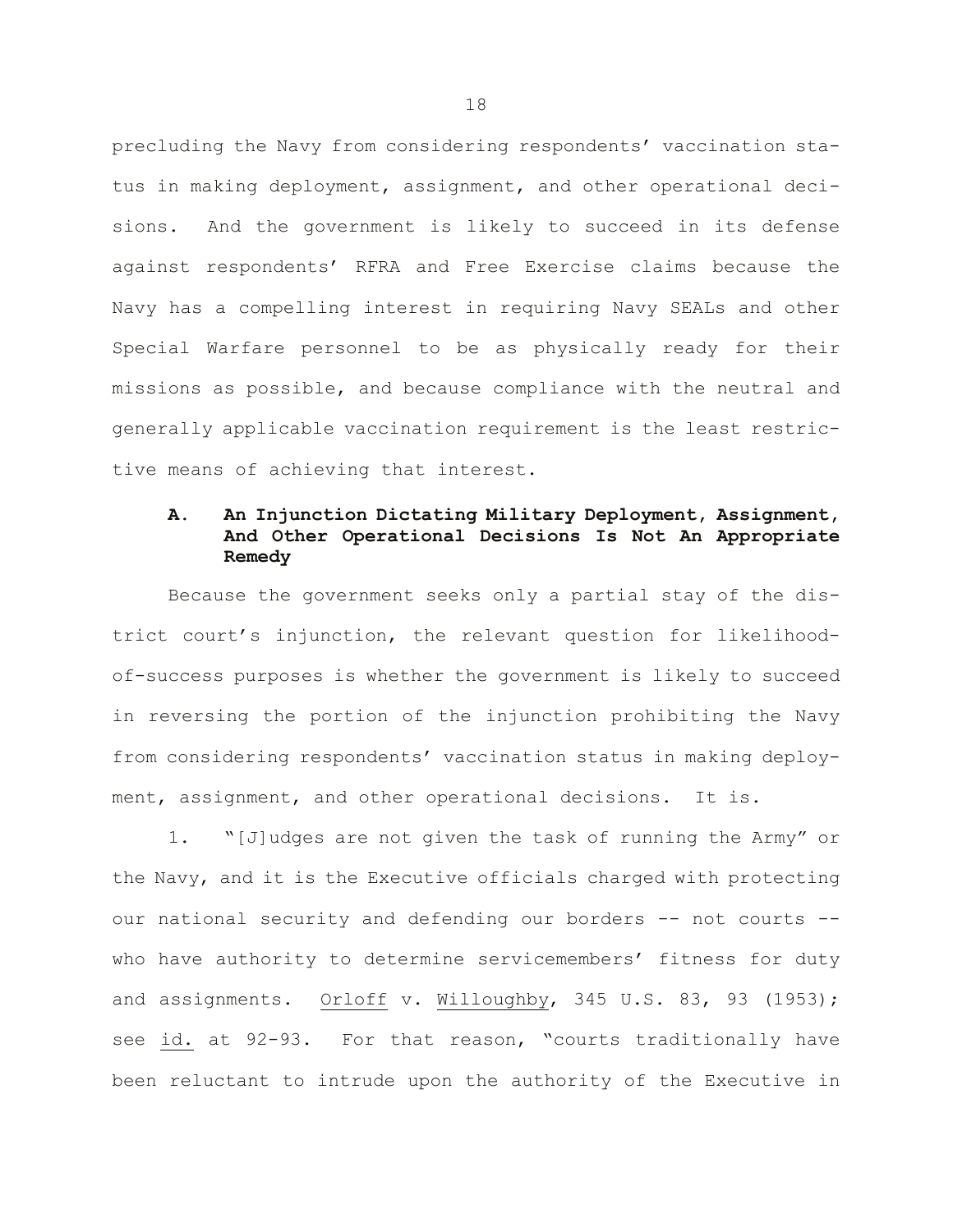military and national security affairs." Egan, 484 U.S. at 530. Indeed, "[j]udicial inquiry into the national-security realm raises 'concerns for the separation of powers in trenching on matters committed to the other branches.'" Ziglar v. Abbasi, 137 S. Ct. 1843, 1861 (2017) (citation omitted). "It is this power of oversight and control of military force by elected representatives and officials which underlies our entire constitutional system." Gilligan v. Morgan, 413 U.S. 1, 10 (1973).

The problems with judicial intervention in military affairs are not limited to formal separation-of-powers concerns, but include practical ones, too. "The complex, subtle, and professional decisions as to the composition, training, equipping, and control of a military force are essentially professional military judgments." Gilligan, 413 U.S. at 10. Accordingly, "it is difficult to conceive of an area of governmental activity in which the courts have less competence." Ibid.; cf. Bryant v. Gates, 532 F.3d 888, 899 (D.C. Cir. 2008) (Kavanaugh, J., concurring) ("[M]ilitary decisions and assessments of morale, discipline, and unit cohesion \* \* \* are well beyond the competence of judges.").

In Reaves v. Ainsworth, 219 U.S. 296 (1911), for example, this Court refused to second-guess the military's determination of a servicemember's "fitness for promotion." Id. at 298. In Orloff, the Court emphasized that it had "found no case where this Court ha[d] assumed to revise duty orders as to one lawfully in the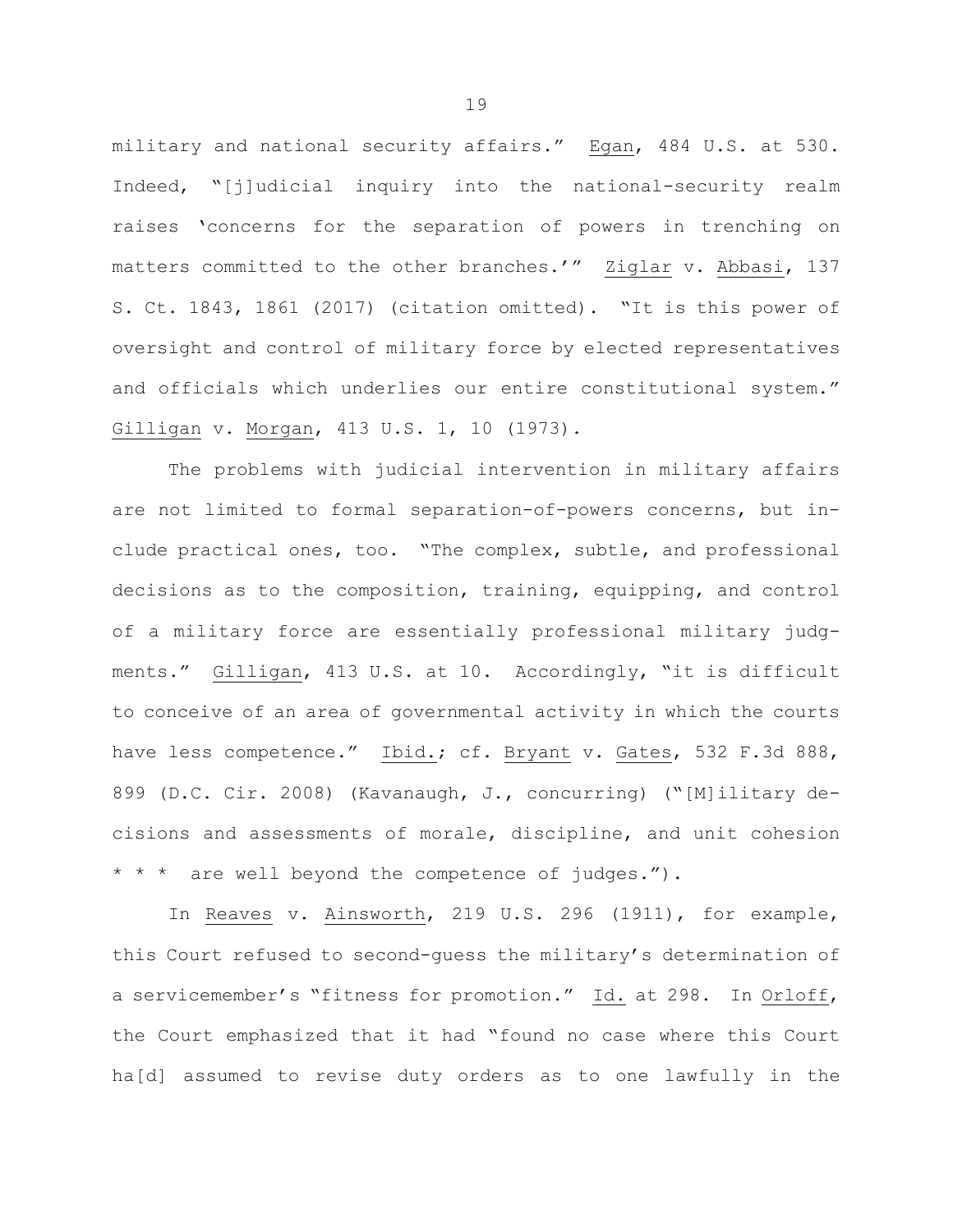service." 345 U.S. at 94. Lower courts likewise have -- at least until now -- uniformly declined to second-guess military judgments regarding fitness for duty and assignments. See, e.g., Harkness v. Secretary of the Navy, 858 F.3d 437, 443-445 (6th Cir. 2017), cert. denied, 138 S. Ct. 2648 (2018); Antonellis v. United States, 723 F.3d 1328, 1336 (Fed. Cir. 2013); Sebra v. Neville, 801 F.2d 1135, 1141-1142 (9th Cir. 1986). And that hesitance has extended even to constitutional challenges. See, e.g., Orloff, 345 U.S. at 93-94 (Fifth Amendment); Harkness, 858 F.3d at 443-445 (First Amendment); see also, e.g., United States v. Webster, 65 M.J. 936, 946-948 (Army Ct. Crim. App. 2008) (rejecting argument that RFRA entitled Muslim servicemember to challenge his deployment to Iraq).

2. The preliminary injunction here flouts those principles. By requiring the Navy to deploy and assign respondents without regard for their vaccination status, the district court effectively inserted itself into the Navy's chain of command, overriding military commanders' "professional military judgments" about operational needs and requirements. Gilligan, 413 U.S. at 10; see Chappell v. Wallace, 462 U.S. 296, 300 (1983) (warning against suits that "tamper with the established relationship between enlisted military personnel and their superior officers"). That extraordinary intrusion is neither "appropriate relief" under RFRA, 42 U.S.C. 2000bb-1(c), nor consonant with the "traditional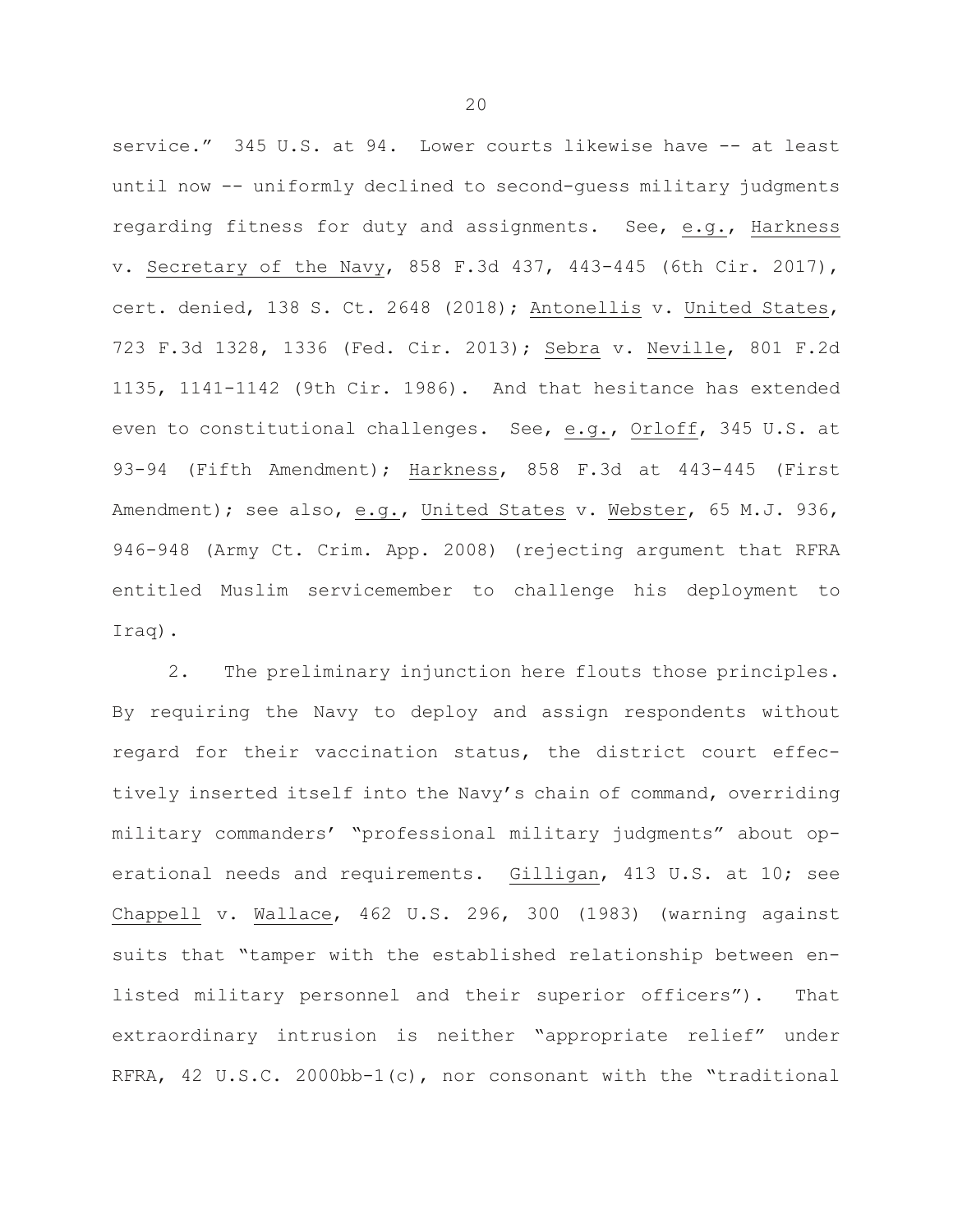principles of equity jurisdiction," Grupo Mexicano de Desarrollo, S.A. v. Alliance Bond Fund, Inc., 527 U.S. 308, 318-319 (1999) (citation omitted), that constrain the available relief on respondents' Free Exercise claims, see Armstrong v. Exceptional Child Center, Inc., 575 U.S. 320, 327-328 (2015).

The court of appeals sought to justify that intrusion on the circular ground that "generals don't make good judges." App., infra, 22a (brackets and citation omitted). The district court, for its part, asserted that its injunction would not interfere with military discretion because "[w]hether denying religious accommodations violates the First Amendment is a distinct legal question" that "requires neither 'military expertise [n]or discretion.'" Id. at 46a (citation omitted).

That misses the point. The problem with the scope of the injunction is not that it rests on a determination about the merits of respondents' RFRA or First Amendment claims (though in reaching that determination, the lower courts seriously erred by refusing to afford any deference to military judgments about military needs, see pp. 23-31, infra). The problem is that in crafting a remedy, the district court countermanded the Navy's determination that vaccination against COVID-19 is necessary to field an effective Special Warfare fighting force -- a quintessential matter of military expertise and discretion. Cf. Winter, 555 U.S. at 24 (courts must "give great deference" to "professional military judgments"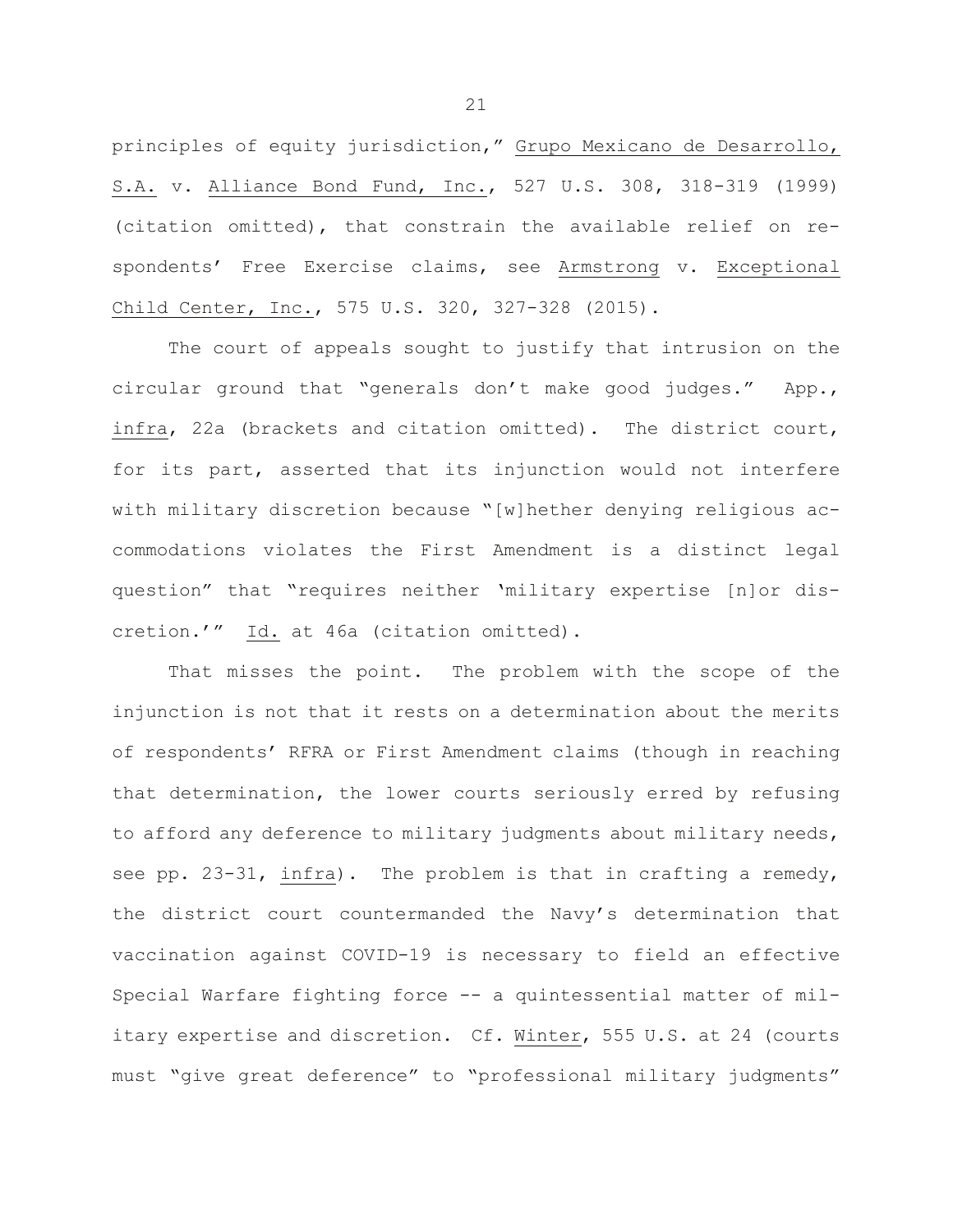about what is needed to ensure military readiness) (citations omitted).

A partial stay would eliminate that intrusion -- and the resulting threat to military operations and national security - while still protecting respondents from discipline or discharge. Respondents would be free to stay unvaccinated and remain in the Navy. They simply would not be entitled to be assigned to or deployed on missions that their commanding officers have determined would be jeopardized by their lack of vaccination.

## **B. Respondents' RFRA Claims Lack Merit**

In addition to authorizing unprecedented and overbroad relief, the court of appeals erred in finding that respondents were likely to succeed on their RFRA claims. RFRA provides that the federal government "shall not substantially burden a person's exercise of religion" unless the government "demonstrates that application of the burden to the person -- (1) is in furtherance of a compelling government interest; and (2) is the least restrictive means of furthering that compelling governmental interest." 42 U.S.C. 2000bb-1(a) and (b). The application of the COVID-19 vaccination requirement to respondents satisfies those requirements.

1. "Stemming the spread of COVID-19 is unquestionably a compelling interest." Roman Catholic Diocese of Brooklyn v. Cuomo, 141 S. Ct. 63, 67 (2020) (per curiam). It is all the more compelling in the military, given the "vital interest" of maintaining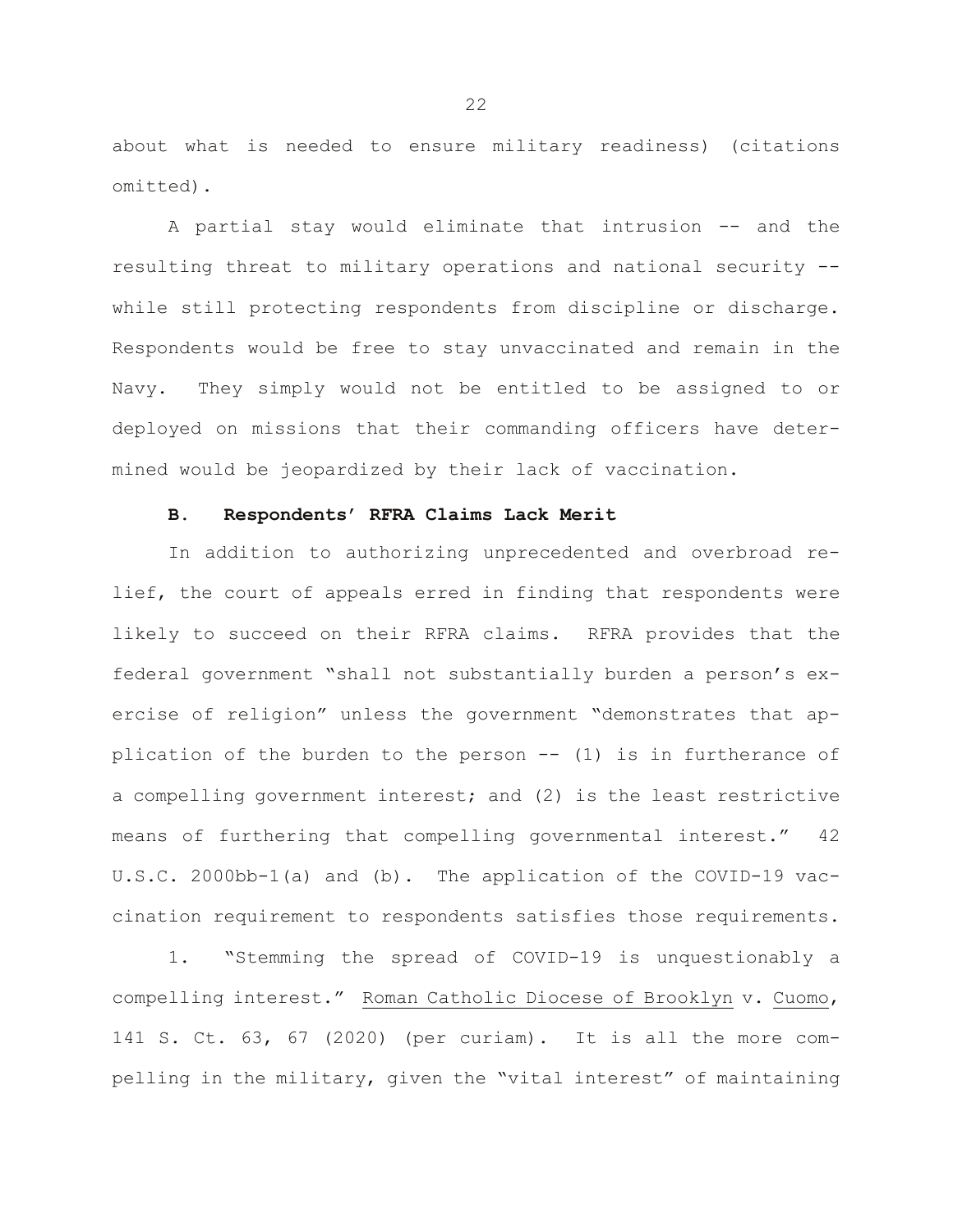a fighting force "that functions with maximum efficiency and is capable of easily and quickly responding to continually changing circumstances." United States v. O'Brien, 391 U.S. 367, 381 (1968). And "when evaluating whether military needs justify a particular restriction on religiously motivated conduct, courts must give great deference to the professional judgment of military authorities concerning the relative importance of a particular military interest." Goldman v. Weinberger, 475 U.S. 503, 507 (1986).

RFRA did not displace those longstanding principles. To the contrary, Congress specifically emphasized when it enacted RFRA that "[t]he courts have always recognized the compelling nature of the military's interest" in "good order, discipline, and security" and have "always extended to military authorities significant deference in effectuating those interests." S. Rep. No. 111, 103d Cong., 1st Sess. 12 (1993). Congress "intend[ed] and expect[ed] that such deference w[ould] continue under [RFRA]." Ibid.; see H.R. Rep. No. 88, 103d Cong., 1st Sess. 8 (1993).

2. Here, the Navy extensively justified its military judgment that it has a compelling interest in vaccinating members of the Special Warfare community, including respondents. See App., infra, 95a-188a (reproducing declarations of six high-ranking Navy officers submitted to the district court). Navy personnel routinely operate for extended periods of time in confined spaces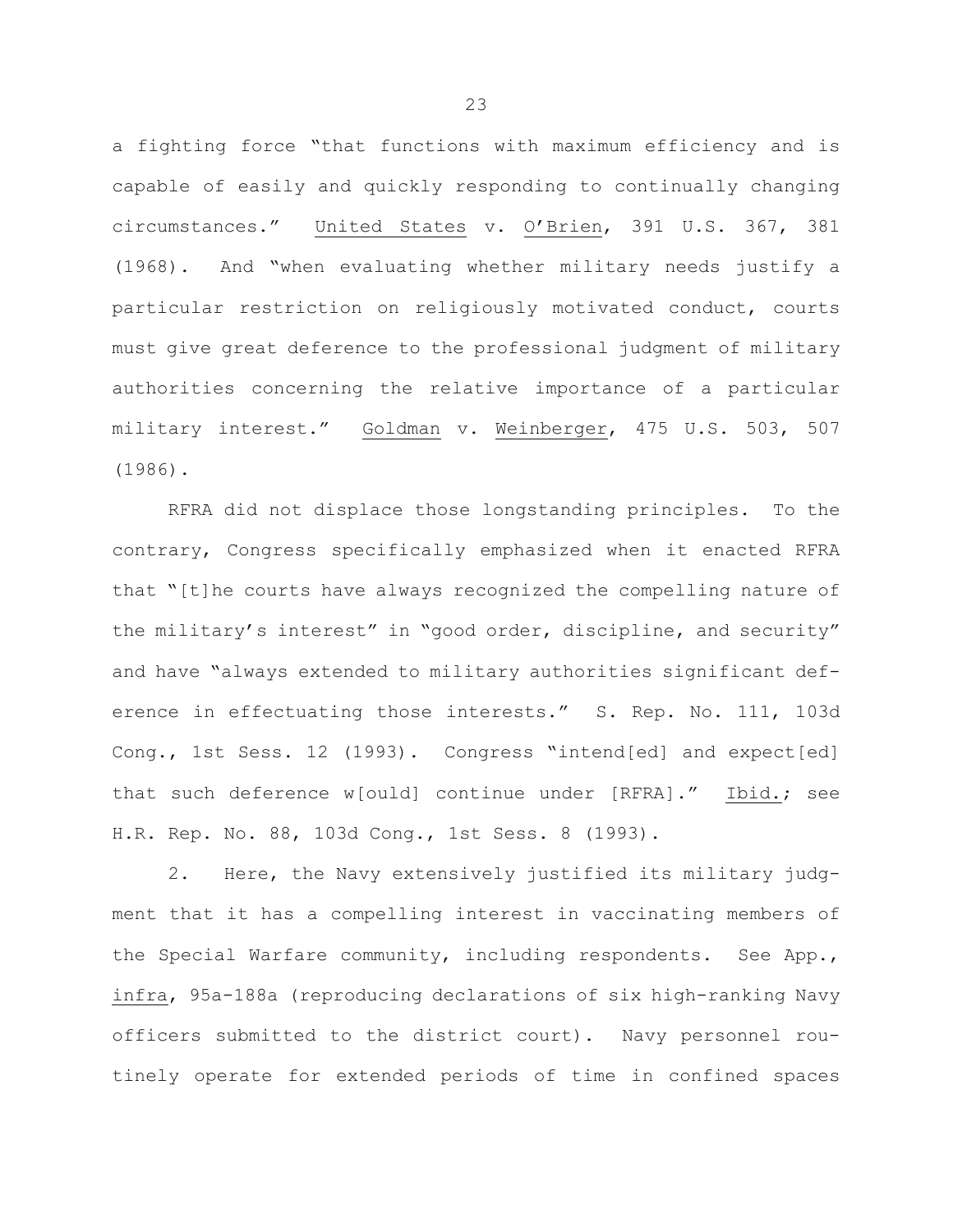that are ripe breeding grounds for respiratory illnesses, where mitigation measures such as distancing are impractical or impossible. A SEAL who falls ill not only cannot complete his or her own mission, but risks infecting others as well, particularly in close quarters, including on submarines. A severe illness could require impractical or impossible evacuation and could jeopardize mission success. The Navy has a compelling interest in avoiding those foreseeable risks, especially given the transmissibility and virulence of COVID-19.

Admiral Lescher explained, for example, that "[u]nvaccinated or partially vaccinated service members are at higher risk to contract COVID-19, and to develop severe symptoms requiring hospitalizations that remove them from their units and impact mission execution." App., infra, 103a. He added that "[t]he environment in which Navy personnel operate -- in close quarters for extended periods of time -- make[s] them particularly susceptible to contagious respiratory diseases such as COVID-19 and renders mitigation measures such as social distancing unrealistic." Id. at 110a. He observed that many ships are staffed with limited medical personnel, meaning that crewmembers who develop severe symptoms "would require a return to port or an emergency medical evacuation by helicopter," which "is not always viable." Id. at 111a. Accordingly, "[r]estriction of the Navy's ability to reassign unvaccinated personnel in order to mitigate COVID-19 related risks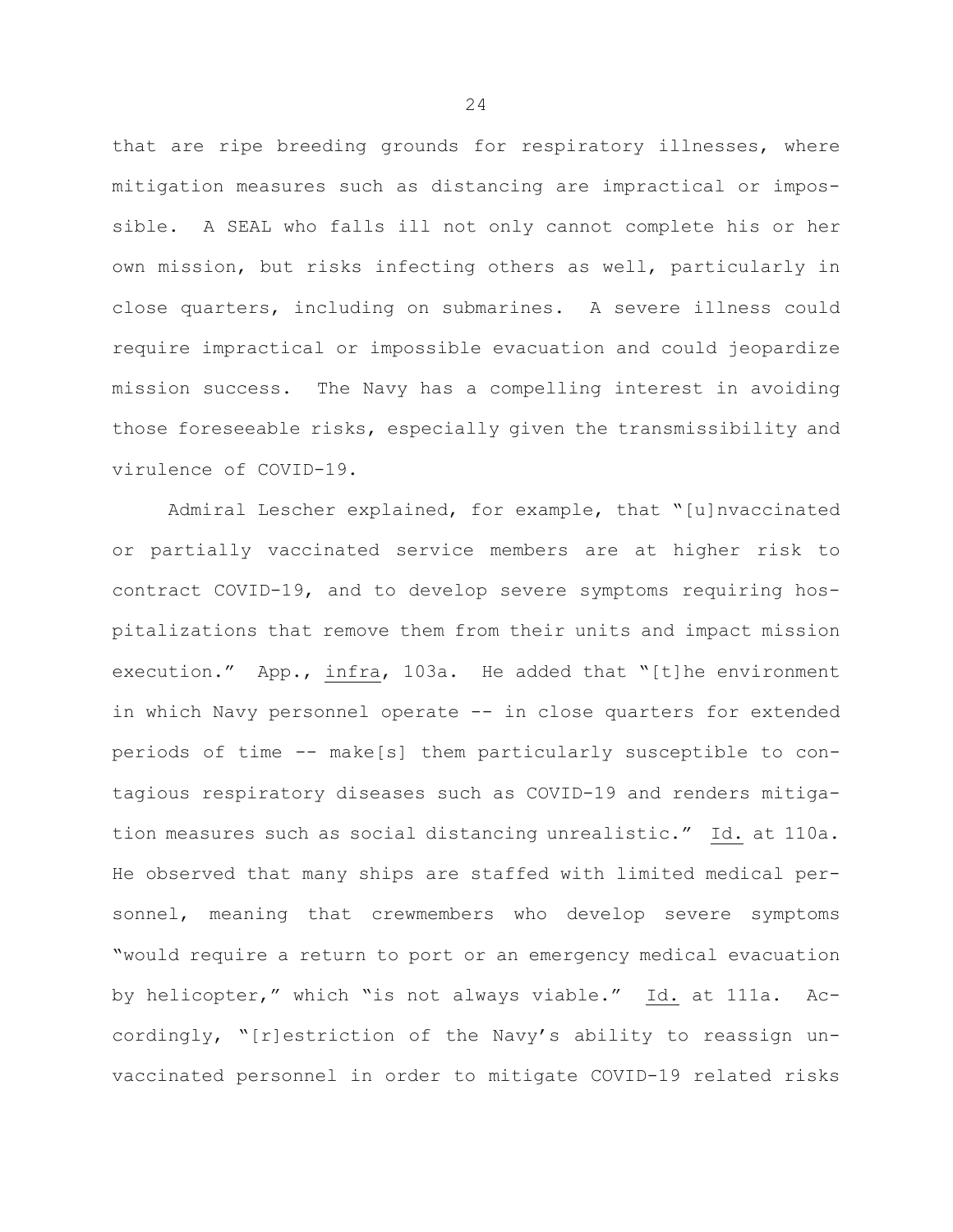to units preparing to deploy, or that are deployed, will cause direct and immediate impact to mission execution." Id. at 103a.

Admiral Lescher emphasized that those risks are particularly acute in the Special Warfare and Special Operations Forces groups (including Navy SEALs) to which respondents belong. App., infra, 106a. Those servicemembers "routinely" deploy in units of as few as four, so the loss of even one servicemember would "degrade the effectiveness of [the] unit[] and may compromise the mission." Id. at 117a. Their operations "are often conducted in hostile, austere or diplomatically sensitive environments," and require servicemembers "to work in close quarters where social distancing is not possible," such as by sitting "shoulder-to-shoulder" for "an extended duration" on "boats, submersibles, helicopters, aircraft, or other vehicles that are less than six feet across, and/or which have limited ventilation." Id. at 107a. "Additionally, members may be required to operate in subsea environments and may have to share diving rebreather devices and inhale one another's exhalation." Id. at 108a.

At the same time, those elite forces "must be fully medically ready and at peak fitness given that their training and missions are physically demanding and arduous" and given that they "must be ready to respond to contingencies and crises around the world" on "short notice." App., infra, 114a-115a. For example, "SEALs conduct insertions and extractions by sea, air, or land; they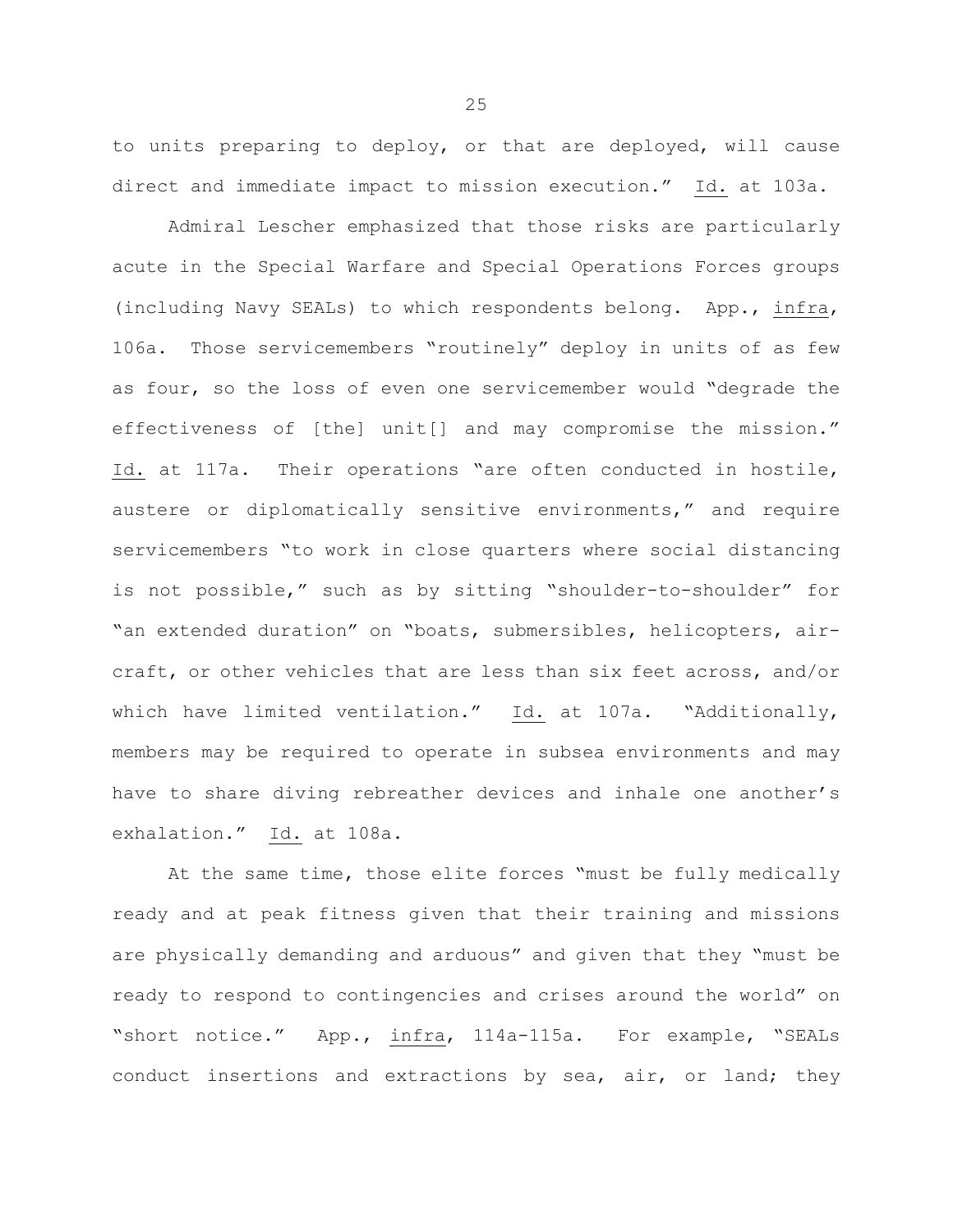capture high-value enemy personnel and terrorists around the world, carry out small-unit direct-action missions against military targets[,] and perform underwater reconnaissance and strategic sabotage." Id. at 118a. In those circumstances, "[m]edical conditions or illness[es] create risk, both medical and operational, not only for the service member afflicted, but for other members of the unit. As a result, unvaccinated personnel in a unit degrade the force health protection conditions in the unit, placing personnel in the unit at risk and degrading the unit's ability to safely conduct operations." Id. at 115a.

Admiral Lescher explained that empirical data supported the "judgment of each of the Military Services" that "vaccines are the most effective tool the Armed Forces have to keep our personnel safe, fully mission capable[,] and prepared to execute the Commander-in-Chief's orders to protect vital United States' national interests." App., infra, 109a. He observed that all but two of the servicemembers across the Armed Forces who have died of COVID-19 were unvaccinated. Ibid. Conversely, "there have only been six active duty personnel who have received a booster and had a breakthrough COVID-19 infection that required hospitalization." Ibid. And "[a]mong Reserve and National Guard service members, 97% of those hospitalized with COVID were unvaccinated or partially vaccinated." Ibid. Admiral Lescher compared the April 2020 COVID-19 outbreak on the U.S.S. Theodore Roosevelt -- which resulted in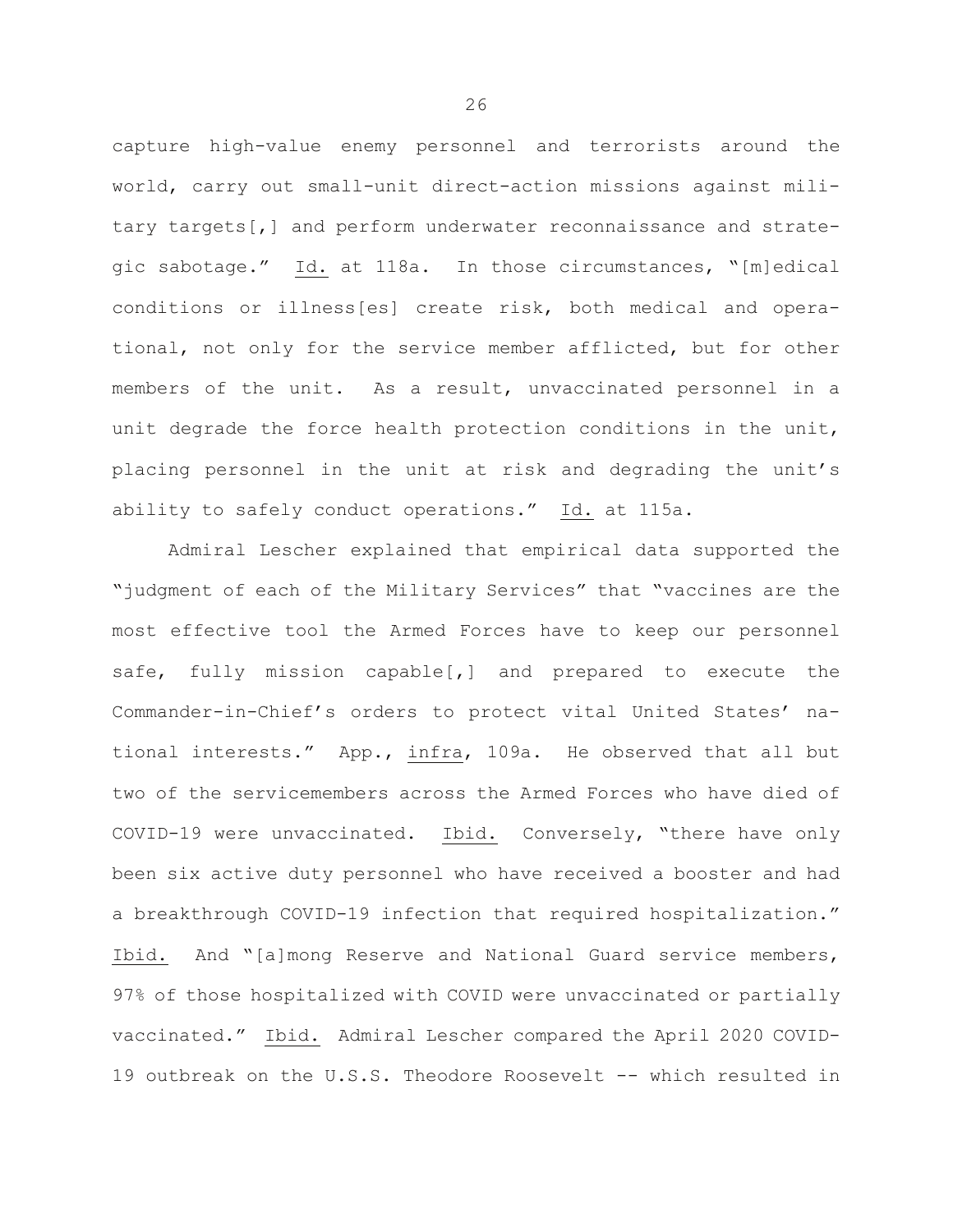"more than 4,000 crew removed from the ship and a 51-day loss of mission" -- to the December 2021 outbreak on the U.S.S. Milwaukee, whose fully vaccinated crew "were asymptomatic or had mild symptoms" and which resulted in only a "minor deployment delay" of an additional week in port. Id. at 111a; see id. at 110a-111a.

Admiral Lescher thus concluded that "[v]accination against COVID-19 has proven to be essential in keeping Navy units on mission" and that "[f]ully vaccinated naval forces are required to ensure readiness to carry out Navy missions throughout the world." App., infra, 103a. He summarized his view in stark terms:

Sending ships into combat without maximizing the crew's odds of success, such as would be the case with ship deficiencies in ordnance, radar, working weapons or the means to reliably<br>accomplish the mission, is dereliction of duty. The same accomplish the mission, is dereliction of duty. applies to ordering unvaccinated personnel into an environment in which they endanger their lives, the lives of others and compromise accomplishment of essential missions.

Id. at 110a. Other high-ranking Navy officers -- including the Chief of Staff of U.S. Naval Special Warfare Command and the Deputy Chief of Naval Operations -- provided similar assessments. Id. at 95a-101a, 121a-188a. And the Secretary of Defense himself determined, after "consultation with medical experts and military leadership," that "mandatory vaccination against [COVID-19] is necessary to protect the Force and defend the American people," and that "vaccination of the Force will save lives." Id. at 67a-68a.

3. Requiring respondents to be vaccinated against COVID-19 is the least restrictive means of furthering the Navy's compelling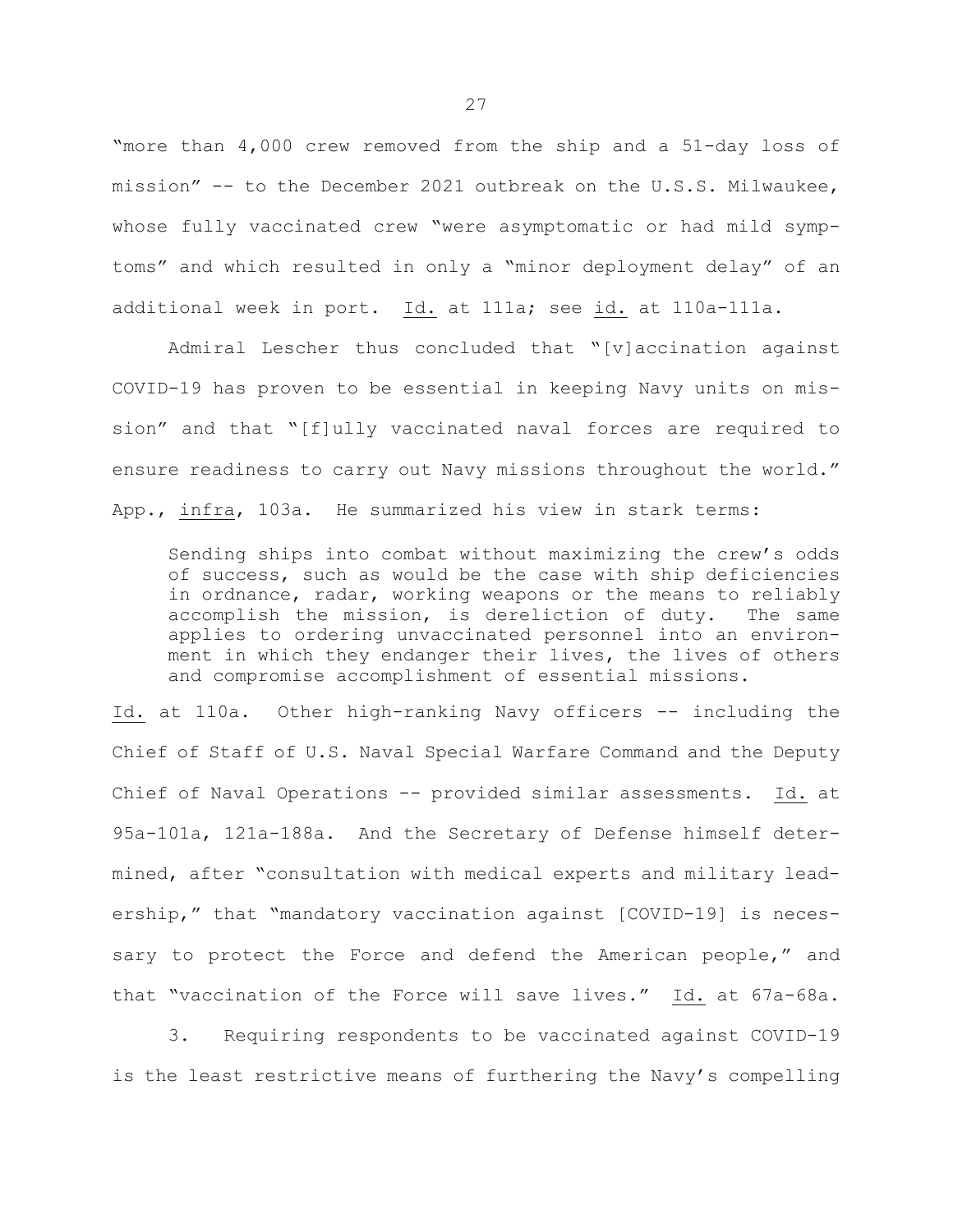interests in ensuring that members of the Special Warfare community are as physically prepared as possible to execute their demanding missions and in minimizing avoidable risks to mission success. Vaccines are singularly effective at preventing COVID-19 infection and reducing the severity of illness in the case of a breakthrough infection. And neither respondents nor the lower courts identified any viable less restrictive means of furthering the Navy's compelling interest. To the contrary, they candidly acknowledged that they believe the Navy must simply tolerate the added risks posed by deploying unvaccinated personnel on special-operations missions.[7](#page-29-0)

4. The court of appeals erred in holding that the Navy lacks a compelling interest in "vaccinating these 35 [respondents] against COVID-19." App., infra, 25a. It is true that the government must demonstrate a compelling interest in denying an exemption to respondents. See Burwell v. Hobby Lobby Stores, Inc., 573 U.S. 682, 726-727 (2014). But the Navy has done that here, demonstrating that it has a compelling interest in ensuring that all SEALs and other members of the Special Warfare community who

<span id="page-29-0"></span> $7$  Even in non-military settings, courts have held in contexts where preventing transmission is particularly important that a uniform practice of vaccination may be the least restrictive means of furthering the government's compelling interest in preventing the spread of infectious diseases in a workforce. See, e.g., Does 1-6 v. Mills, 16 F.4th 20 (1st Cir. 2021), cert. denied, No. 21- 717 (Feb. 22, 2022); We the Patriots USA, Inc. v. Hochul, 17 F.4th 266 (2d Cir. 2021) (per curiam), petition for cert. pending, No. 21-1143 (filed Feb. 14, 2022).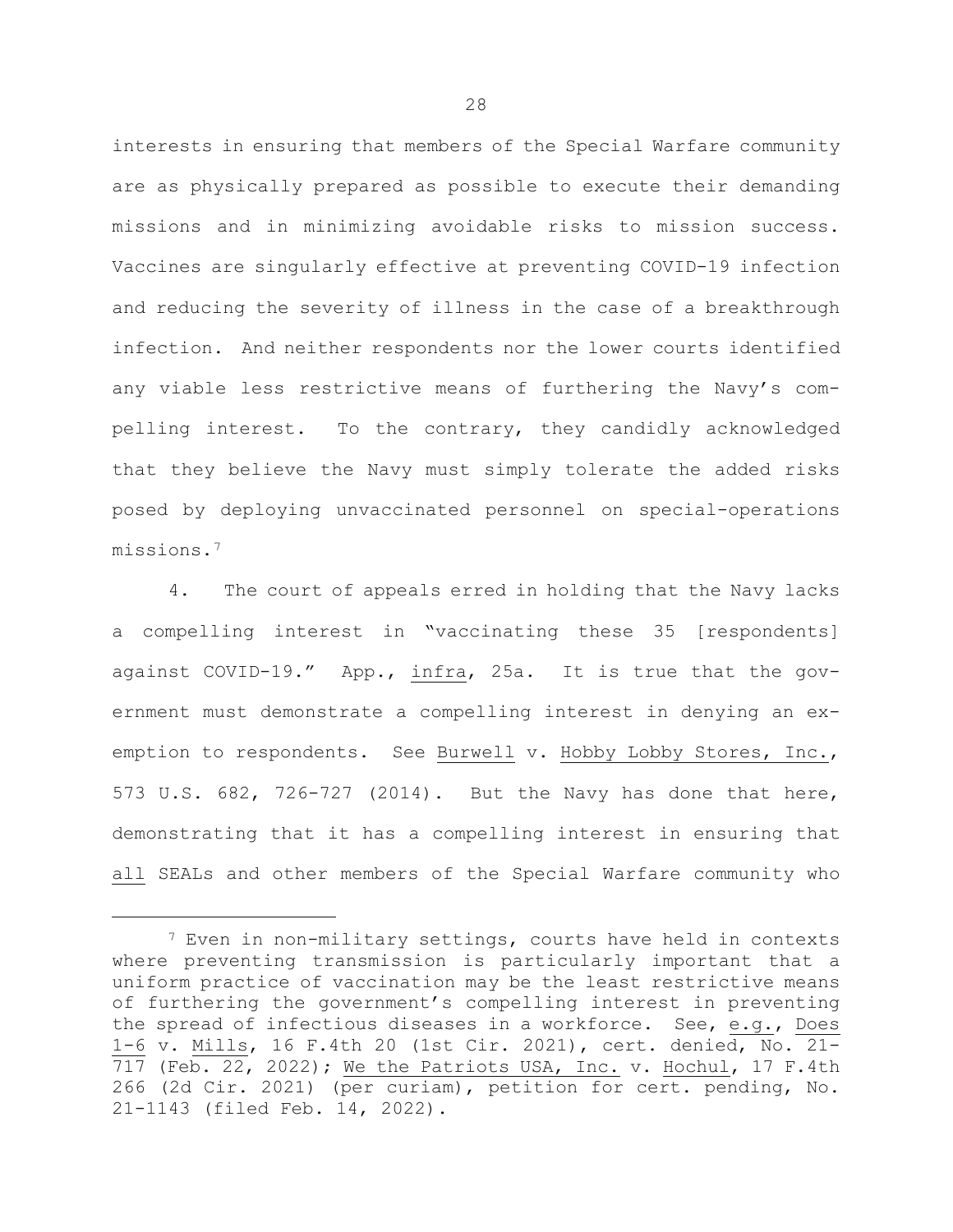are deployed are vaccinated, given the dire consequences if even a single one of them falls ill on a mission: "Every member" of a Special Warfare team is "vital," so "if any one of them were to contract COVID-19, it would necessarily have an adverse impact to the mission and to his fellow team members." App., infra, 136a. The court did not even acknowledge -- much less engage with -- the thorough declarations from senior Navy officers. It thus failed to fulfill its obligation to "give great deference to the professional judgment of military authorities." Goldman, 475 U.S. at 507. And in making its own unguided judgment about military needs, the court committed a series of errors.

First, the court of appeals suggested that the Navy cannot have a compelling interest in protecting Special Warfare personnel from COVID-19 because they are exposed to "gunshot wounds, blast injuries, parachute accidents," and other similar dangers. App., infra, 25a. That is a non sequitur. The risks the court identified are inherent in the dangerous missions on which members of the Special Warfare community are deployed; in contrast, the harmful effects of COVID-19 are substantially preventable with vaccination. The Navy has a compelling interest in reducing or eliminating preventable risks to health, safety, and mission integrity wherever it can. Id. at 137a.

Second, the court of appeals observed that some servicemembers, including some respondents, have successfully deployed with-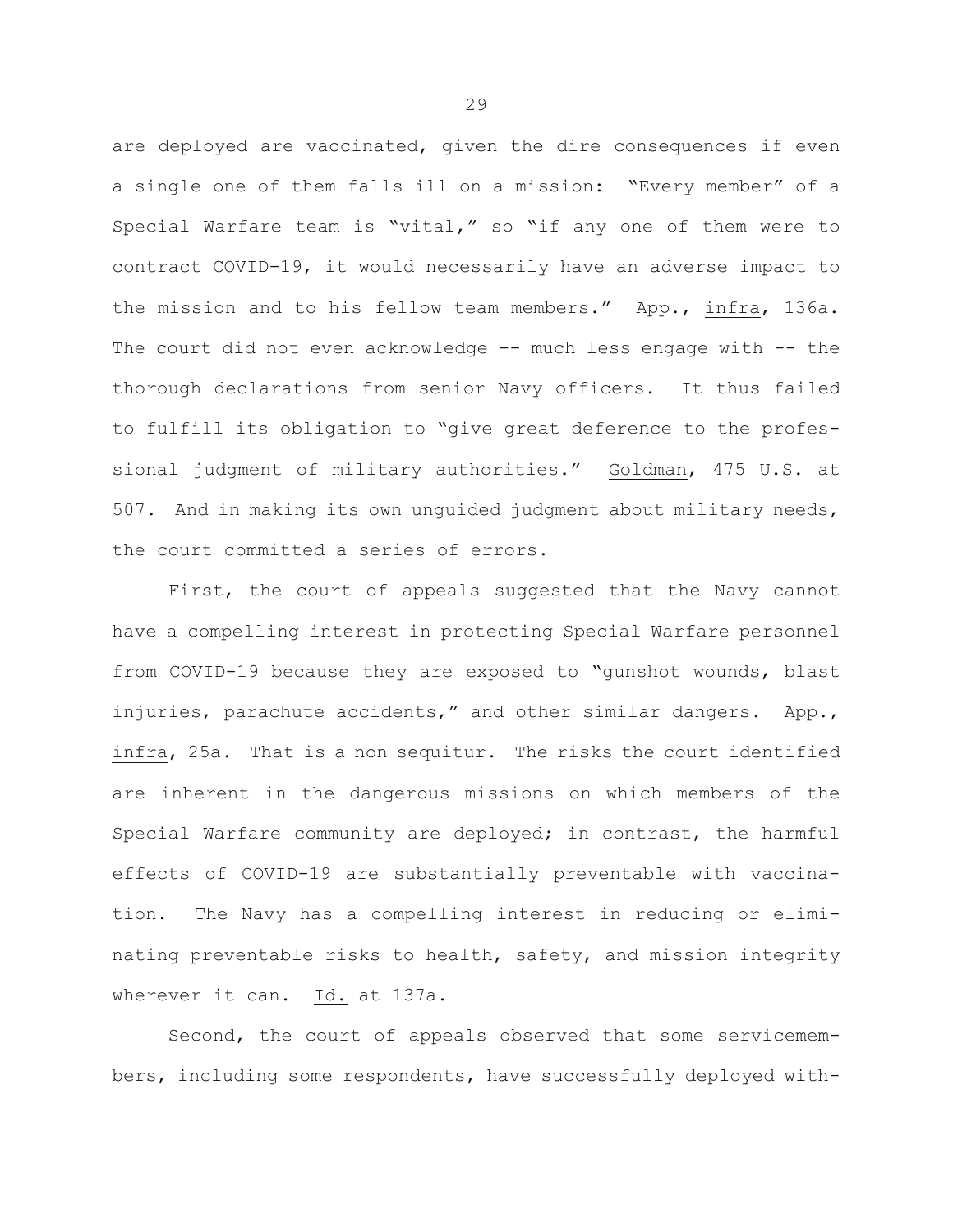out being vaccinated. App., infra, 26a. But others have not been so fortunate; before vaccines were available, the pandemic severely disrupted the Armed Forces, causing more than 2000 hospitalizations and 82 deaths. Id. at 109a. In any event, past good fortune is no guarantee of future success. That vaccines were not previously available, or that the Navy did not require them until after full FDA approval, does not mean the Navy lacks a compelling interest in preventing COVID-19 infections among servicemembers going forward.

Third, the court of appeals asserted that the Navy's compelling interest is undermined by the fact that it has "granted temporary medical exemptions to 17 Special Warfare members" because the court saw no basis for "differentiating those service members from [respondents]." App., infra, 26a. But respondents demand permanent religious exemptions and an entitlement to continue their duties without modification. A Special Warfare member with a temporary medical exemption generally would not be eligible to deploy while the exemption was in place, id. at 99a-100a, and would have to be vaccinated once it ended. In fact, that is just what has happened: The number of temporary medical exemptions for Special Warfare Operators has dwindled to four. See p. 7 n.1, supra. And no member of the Special Warfare community has received a permanent medical exemption. App., infra, 99a.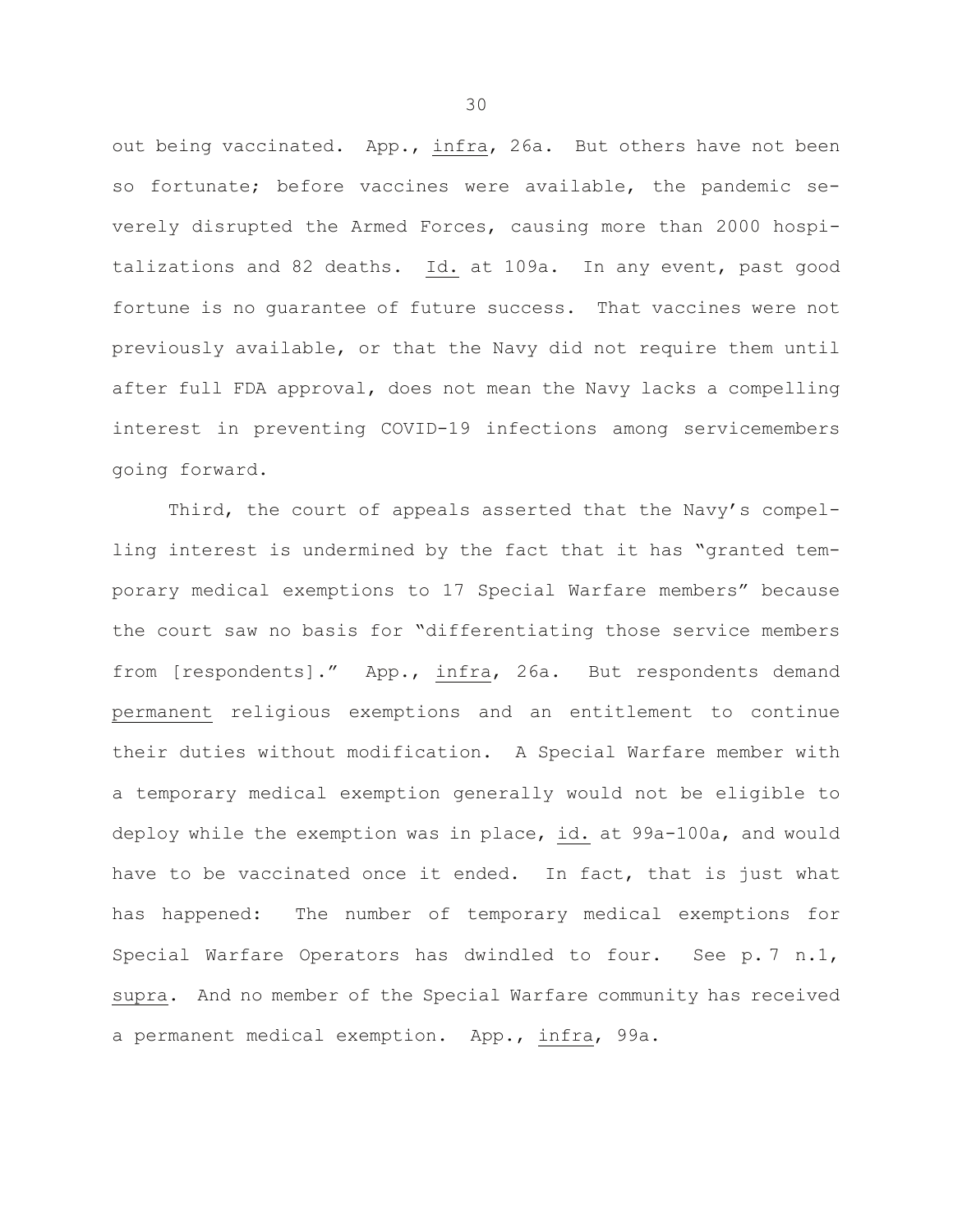Fourth, the court of appeals suggested that the Navy's otherwise high vaccination rate eliminates its compelling interest in having these 35 respondents be vaccinated. App., infra, 20a-21a. But the relevant interest here is not simply achieving "herd immunity." Id. at 51a. Even one SEAL who falls ill -- as an unvaccinated individual is far more likely to do -- can jeopardize an entire mission. That is why the Navy has long gone to such lengths to ensure that every SEAL and member of the Special Warfare community is as physically prepared as possible. Moreover, the risks cannot be cabined to these 35 respondents: As the court of appeals acknowledged, more than 4000 Navy servicemembers have requested religious exemptions. Respondents have sought a classwide preliminary injunction that would extend the same relief to all of those servicemembers. And a district court in Florida has granted a parallel injunction barring the Navy and the Marine Corps from reassigning two senior officers whose unvaccinated status compromises the availability of their current and prospective commands -- including an entire guided-missile destroyer. Navy SEAL 1 v. Austin, No. 21-cv-2429, 2022 WL 534459, at \*20 (M.D. Fla. Feb. 18, 2022), application for stay pending, No. 22-10645 (11th Cir.). $8$ 

<span id="page-32-0"></span><sup>&</sup>lt;sup>8</sup> The court of appeals objected that the letters denying respondents' requests for religious accommodations failed to "articulate [respondent]-specific reasons." App., infra, 26a. But each of the letters to which the court referred explains that the Deputy Chief of Naval Personnel considered the specific facts reflected in the materials provided to him by the particular re-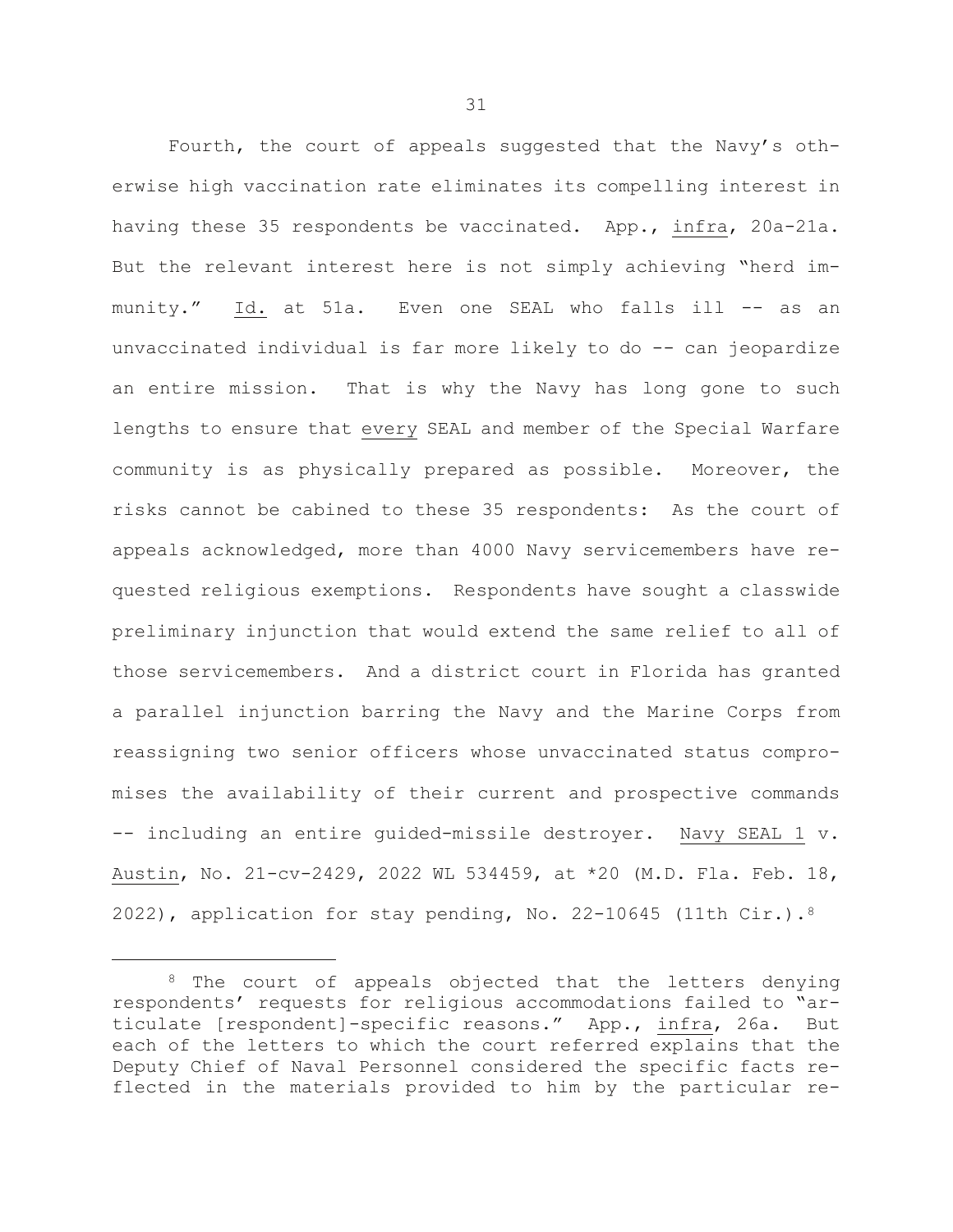32

## **C. Respondents' Free Exercise Claims Lack Merit**

The court of appeals did not address respondents' Free Exercise claims, and the district court disclaimed reliance on those claims in declining to stay the injunction. App., infra, 63a. Moreover, respondents' Free Exercise claims add little to their RFRA claims: Because the Navy's vaccination requirement satisfies strict scrutiny under RFRA, see pp. 22-31, supra, it necessarily complies with the most stringent standard that could apply under the Free Exercise Clause, see Tandon v. Newsom, 141 S. Ct. 1294, 1296 (2021) (per curiam). In other words, if respondents cannot prevail under RFRA, they cannot prevail under the Free Exercise Clause. That said, we respond briefly to the lower courts' incorrect suggestion that the Navy's vaccination requirement treats "secular activity more favorably than religious exercise." App., infra, 51a (citation omitted).

First, the court of appeals mistakenly thought that servicemembers with medical exemptions were necessarily eligible to be deployed. App., infra, 20a, 26a. In reality, a "service member who receives an exemption or accommodation from the COVID-19 vaccination requirement, whether for religious or secular reasons, is

spondent's commander and made an individualized determination that denial of an exemption is the least restrictive means to secure the Navy's compelling interests in ensuring that its Special Warfare personnel are fit for duty. See, e.g., C.A. ROA 3302-3303, 3349-3350, 3359-3360 (sealed). Those determinations are entitled to a presumption of regularity. See Citizens to Preserve Overton Park, Inc. v. Volpe, 401 U.S. 402, 415 (1971).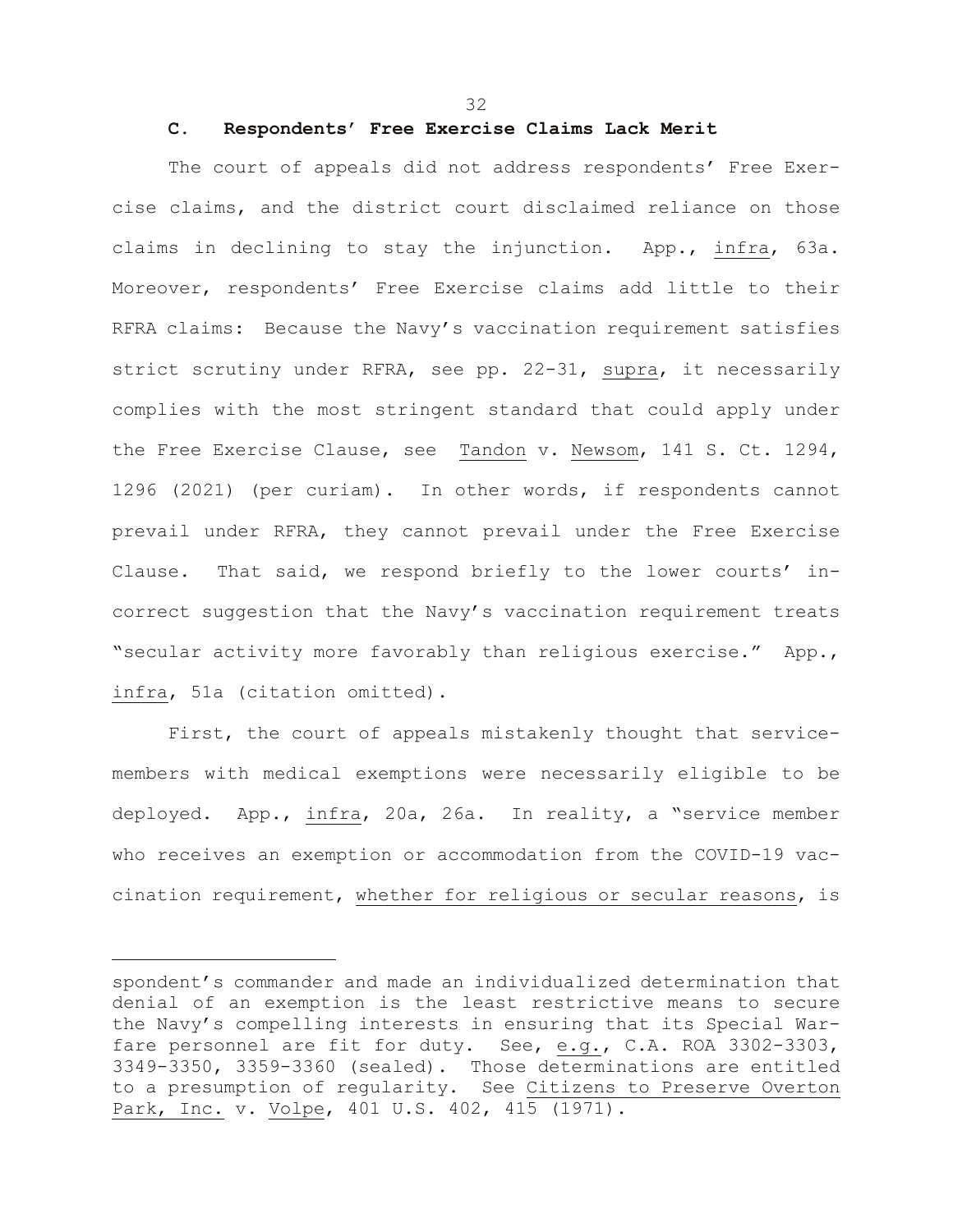not [physically qualified]" for duty -- and thus not deployable -- "unless he or she obtains separate medical clearance." Id. at 98a (emphasis added); see id. at 80a (Trident Order #12) (same, for special-operations forces). And that "separate" clearance or waiver process "do[es] not take into account whether a member is unvaccinated for secular or religious reasons; all unvaccinated service members are treated the same for purposes of determining whether they should receive a medical waiver that would render them fit for special operations duty." Id. at 98a-99a.

Moreover, those with temporary medical exemptions generally are not deployable by virtue of the very condition (e.g., pregnancy) warranting the exemption, and must get vaccinated when the temporary condition no longer exists. App., infra, 99a. And "all requests for permanent medical exemptions from COVID-19 vaccination for personnel falling under [Special Warfare] authority have been denied." Ibid.

In addition, the Navy's goal in requiring vaccination is to ensure a maximally healthy force. App., infra, 110a. Vaccinating someone for whom a vaccine is temporarily medically contraindicated would undermine, not further, that goal. See Doe v. San Diego Unified School Dist., 19 F.4th 1173, 1178 (9th Cir. 2021); We the Patriots USA, Inc. v. Hochul, 17 F.4th 266, 285 (2d Cir. 2021), petition for cert. pending, No. 21-1143 (filed Feb. 14, 2022); Does 1-6 v. Mills, 16 F.4th 20, 30-31 (1st Cir. 2021), cert.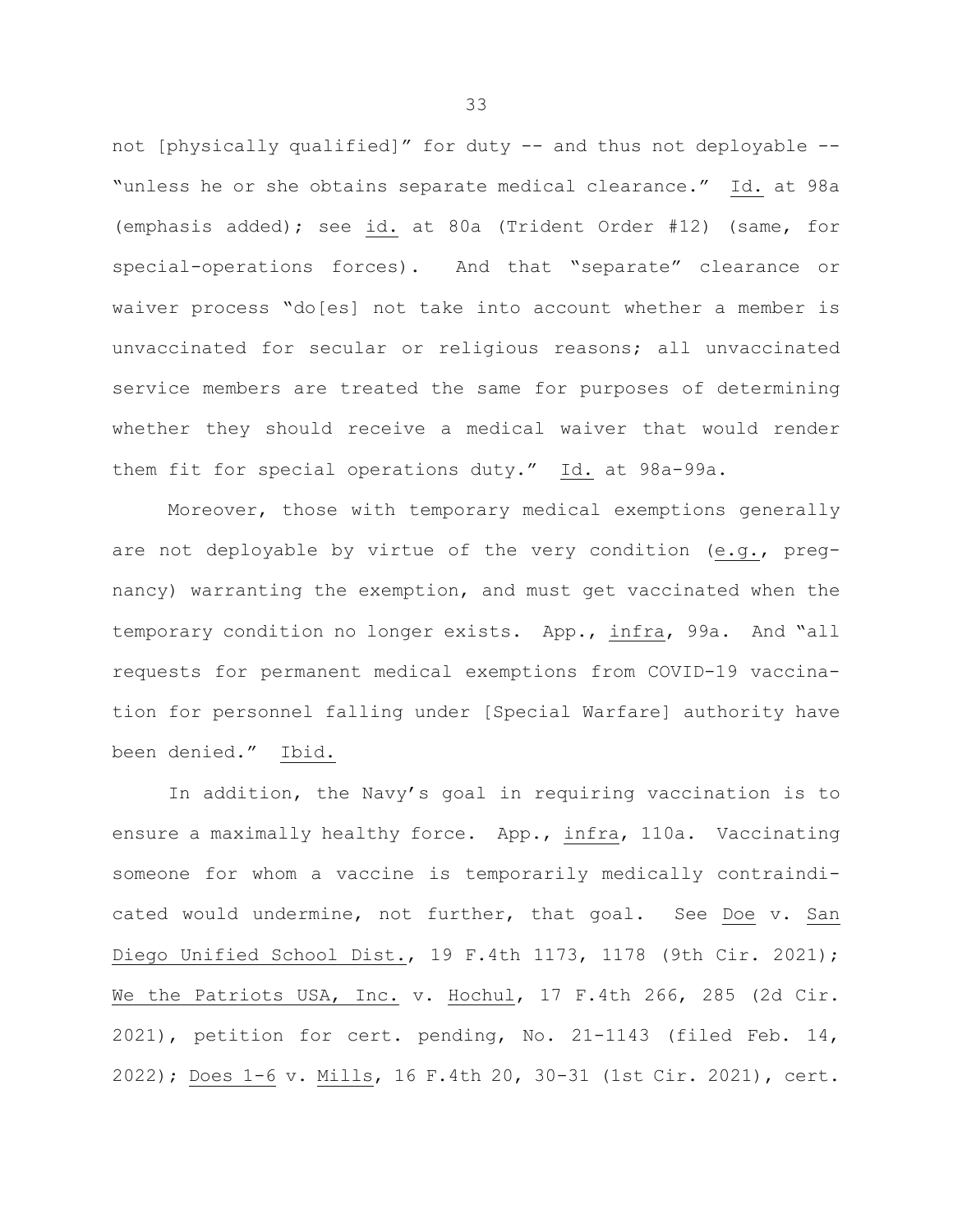denied, No. 21-717 (Feb. 22, 2022). Temporary medical exemptions are thus categorically different from the permanent religious exemptions respondents seek.

Second, the district court observed (App., infra, 51a-52a) that servicemembers participating in vaccine clinical trials are exempt from any requirement to take that vaccine. But respondents have not identified any Navy servicemember who has received an exemption based on participation in a clinical trial, and the Force Medical Officer of the U.S. Naval Special Warfare Command is unaware of any Special Warfare "personnel participating in clinical research trials concerning COVID-19 vaccines." Id. at 100a. In addition, the court erred in asserting that servicemembers participating in clinical trials "are immediately deployable." Id. at 52a. As noted above, that is incorrect; such servicemembers "would very likely be found [not physically qualified]," id. at 101a, and thus (just like those with religious exemptions) would have to seek and obtain a medical waiver first. In any event, the exemption available to a participant in a clinical trial is temporary; a religious exemption, by contrast, is effectively permanent. That defeats any claim that comparable secular activity is treated more favorably. Cf. Doe, 19 F.4th at 1179 (concluding that due to its "temporary duration," a 30-day exception from a COVID-19 vaccination mandate did not "undermine a school dis-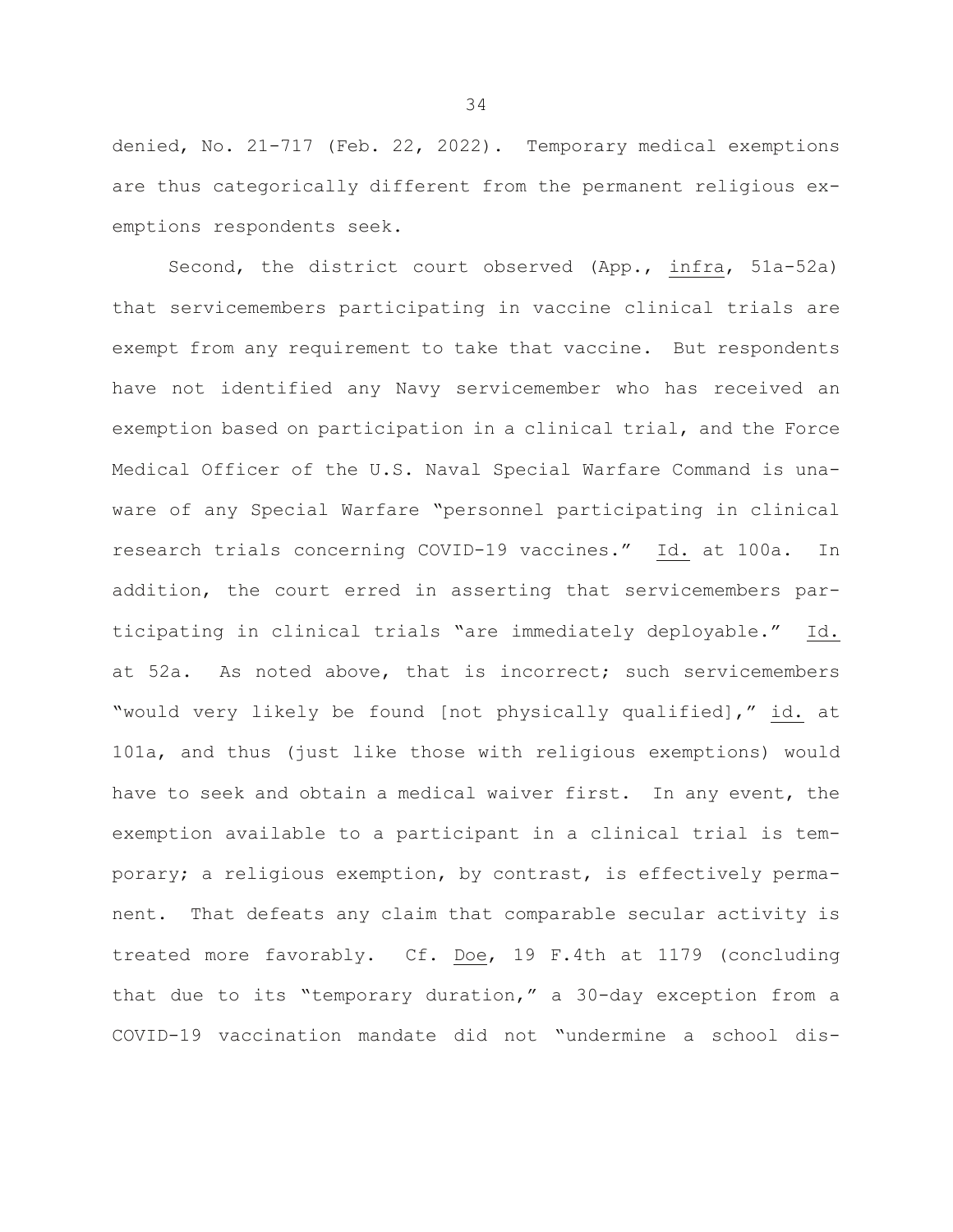trict's interests in student health and safety the way a religious exception would").

### **III. THE EQUITIES OVERWHELMINGLY FAVOR A PARTIAL STAY**

The remaining equitable factors overwhelmingly favor granting the limited partial stay the government seeks here. In its current form, the district court's injunction causes direct, irreparable injury to the interests of the United States and the public, which "merge" here. Nken v. Holder, 556 U.S. 418, 435 (2009). By requiring the Navy to ignore respondents' unvaccinated status in making deployment, assignment, and other operational decisions, the injunction impermissibly intrudes on the Navy's military judgments and threatens the national defense. And respondents would suffer no irreparable harm from a partial stay that would allow them to remain unvaccinated without risk of discipline or discharge.

A. Admiral Lescher's declaration explains at length why and how the current injunction "will degrade" the "mission readiness" of special-operations forces; "break[] down good order and discipline"; "unnecessarily limit the Navy's ability to conduct daily operations and operational missions"; and risk "mission failure in contingencies and crises that cause harm to national security." App., infra, 114a. Forbidding the Navy from considering respondents' unvaccinated status in making deployment decisions or other assignments will jeopardize the success of any missions to which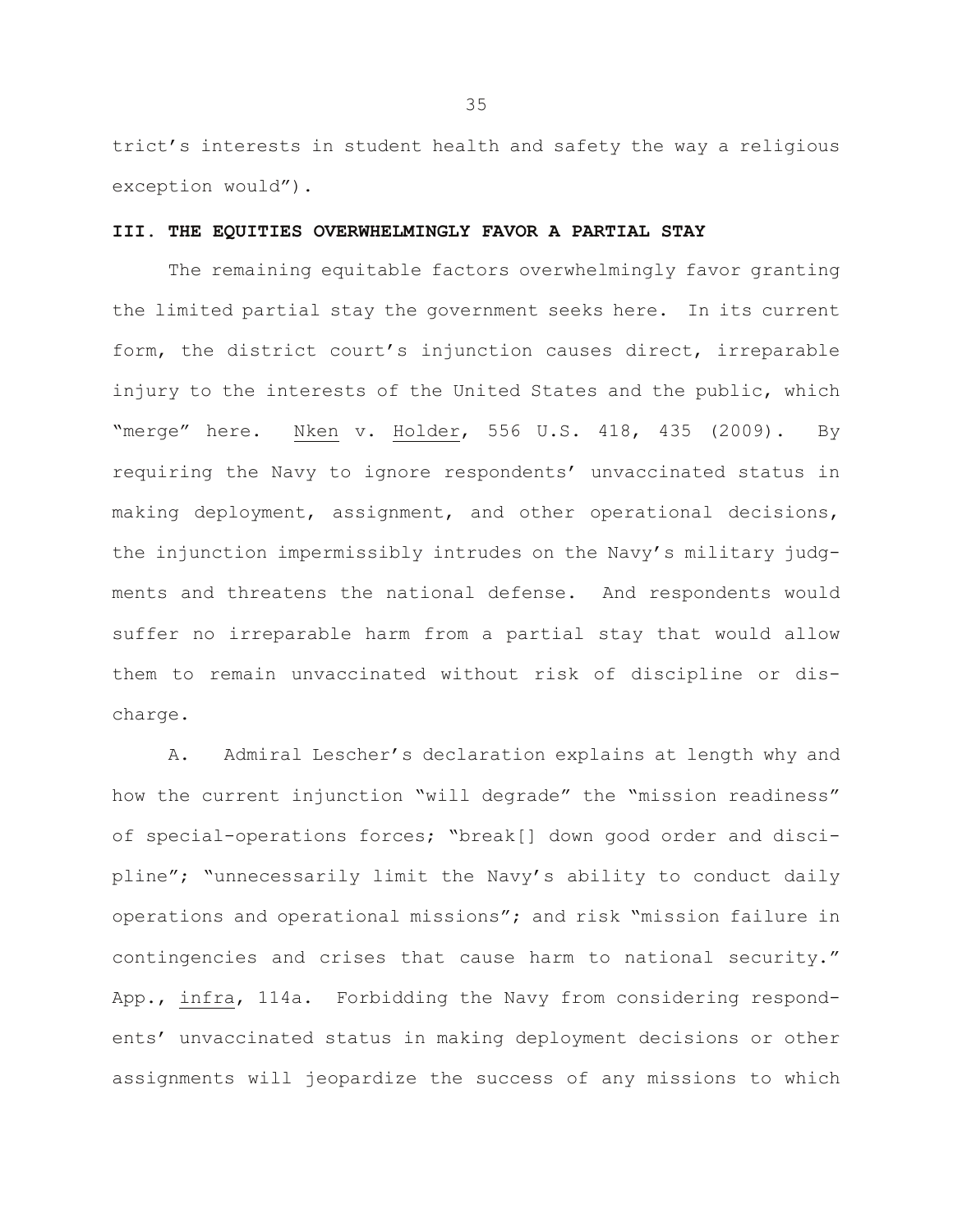they are assigned, see id. at 109a-110a, as well as the health and safety of respondents themselves and the other sailors with whom they serve, see id. at 116a-117a.

The court of appeals erred in disregarding Admiral Lescher's assessment. App., infra, 27a-28a. The court stated that the government has not demonstrated that the harms described above will occur "during the pendency of the appeal." Id. at 27a (citation omitted). But a crisis requiring deployment of SEALs and other Naval Special Warfare personnel could arise at any time. More than half of respondents are assigned to commands that "may deploy anywhere in the world in the immediate future." Id. at 118a. And the injunction is already forcing the Navy to deploy one of the respondents on a submarine -- an environment ripe for the spread of a contagious respiratory virus -- against its military judgment. See p. 2, supra.

The possibility of such deployments is why the Navy considers it "vital that all members of the [Special Warfare] force be medically fit to  $* * *$  deploy on short notice." App., infra, 114a. For example, when Somali pirates boarded a U.S.-flagged container ship in the Indian Ocean on April 8, 2009, taking the crew of U.S. citizens hostage, the Navy deployed a SEAL team from the United States (8000 miles away) on short notice, and the SEAL team was instrumental in eliminating the threat days later and freeing the last remaining hostage, Captain Richard Phillips. Id. at 115a-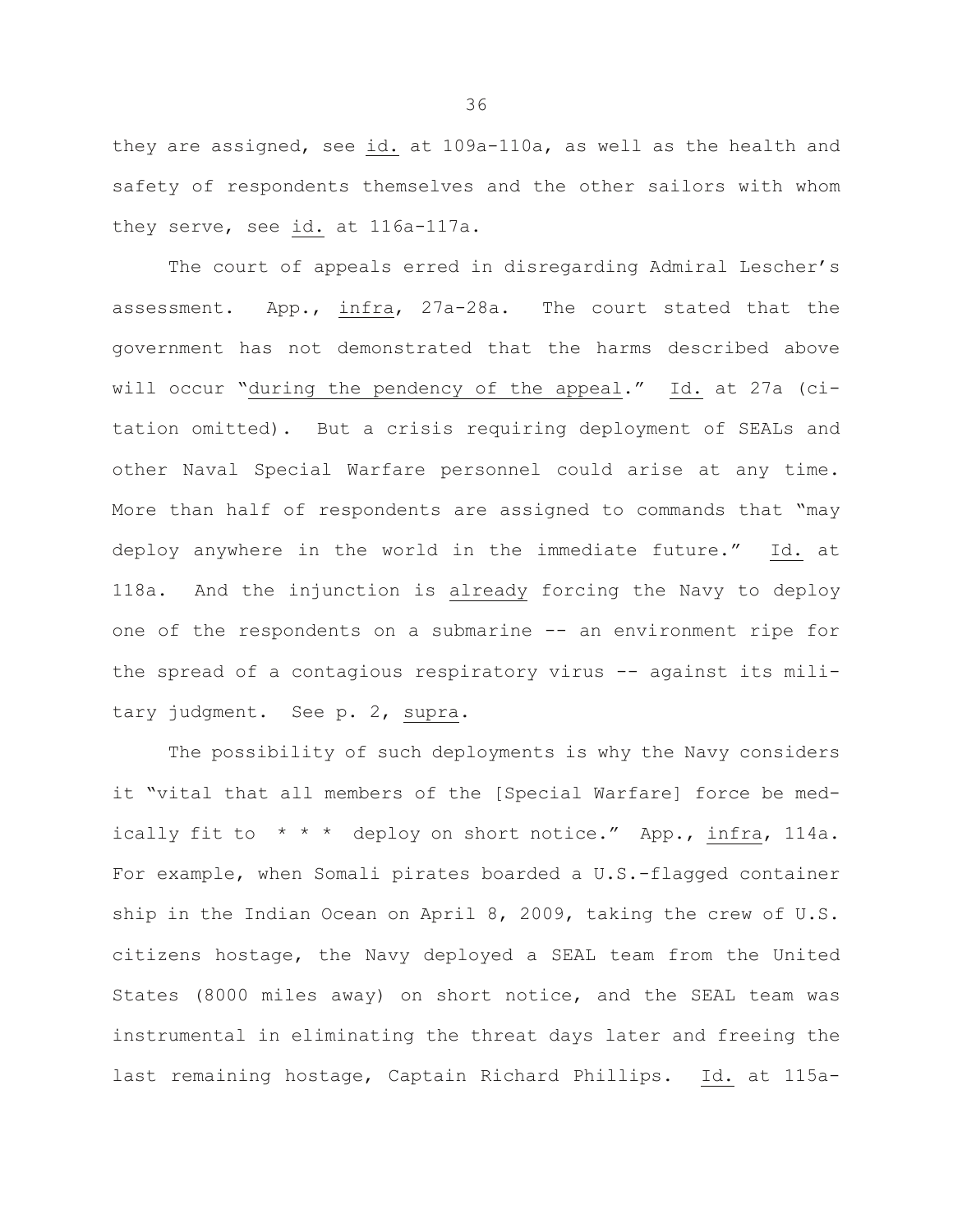116a. Admiral Lescher warned that if a similar crisis arose tomorrow, the injunction would require the Navy to ignore the unvaccinated status of respondents in making deployment decisions, thus potentially placing the mission in jeopardy. Id. at 116a.

The court of appeals also discounted the possibility of irreparable harm on the theory that the district court had "clarified" that the injunction only "'prohibits adverse action against [respondents] based on their requests for religious accommodation,'" leaving the Navy free to "make decisions based on other neutral factors." App., infra, 28a (citation omitted). But that purported clarification came in the context of the district court's order declining to stay its injunction insofar as it forbids taking into account respondents' vaccination status in deploying and assigning them. Id. at 60a. And respondents themselves have already sought to enforce the injunction through contempt proceedings, asserting that it entitles them to immediate transfer to operational units; to be assigned or reassigned to particular military duties; or to train and deploy with operational units. D. Ct. Doc. 96, at 5-9.

The government has complied with the injunction in good faith at all times, and respondents' contempt motion, which remains pending, lacks merit. See D. Ct. Doc. 110, at 6-13 (Feb. 7, 2022) (government opposition). But that motion's very existence vividly illustrates the intolerable situation the injunction has imposed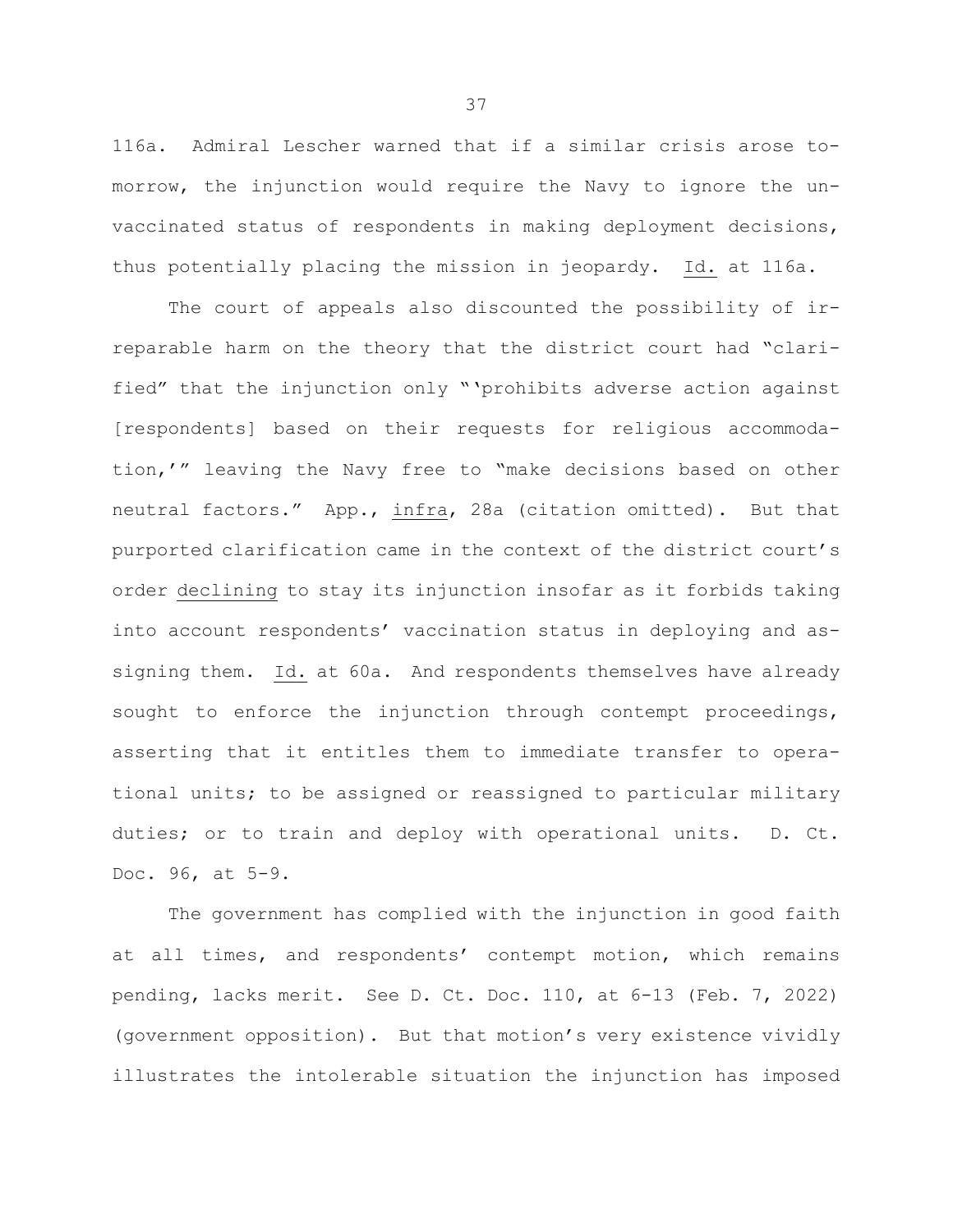on the Navy: Military commanders' assignment decisions must be made on pain of contempt, and officers are being forced to explain and justify those decisions to the district court in sworn declarations. D. Ct. Doc. 111, at 4-74 (declarations from seven officers). Those compliance and contempt matters are made all the more burdensome because the district court has -- over the government's objection -- allowed respondents to proceed under pseudonyms, which means that their status as plaintiffs covered by the injunction is subject to a protective order and thus cannot be disclosed to the "dozens, if not hundreds, of servicemembers" throughout the Navy who may be called upon to make decisions about matters potentially covered by the injunction. Id. at 9.

B. On the other side of the ledger, respondents would not suffer any irreparable harm if a partial stay were granted. In seeking the injunction, respondents relied largely on employmentbased harms, such as alleged loss of "pay and advancement opportunities." App., infra, 53a. As even the district court recognized, those alleged harms could be fully remedied at final judgment because respondents "could be compensated for their losses" -- e.g., through reinstatement and backpay. Id. at 54a; see, e.g., 10 U.S.C. 1552(a)(1) (authorizing military departments to "correct any military record" to "correct an error or remove an injustice"); App., infra, 161a-162a (describing additional remedies available through intramilitary processes). The availability of such "ade-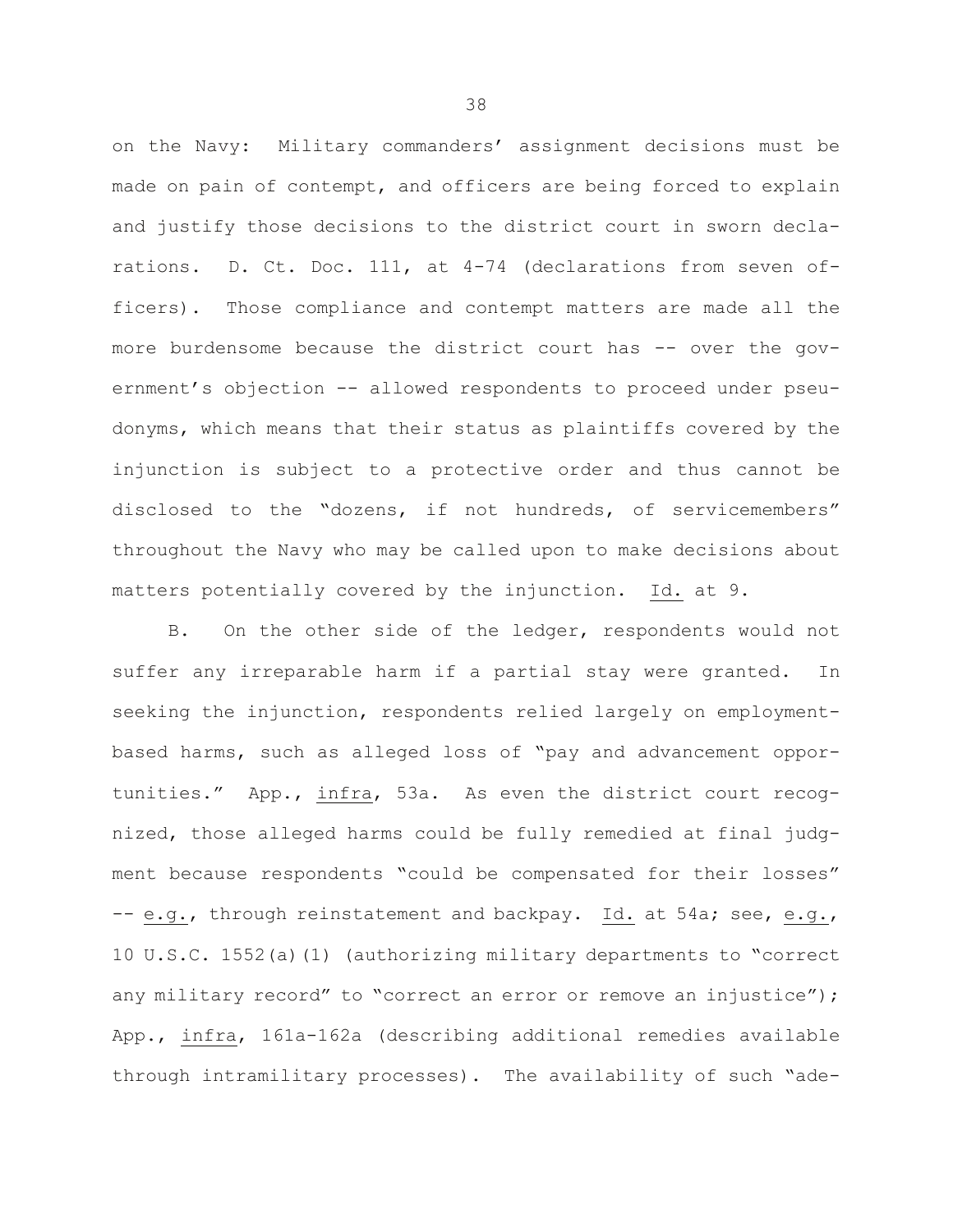quate compensatory or other corrective relief \* \* \* weighs heavily against a claim of irreparable harm." Sampson v. Murray, 415 U.S. 61, 90 (1974) (citation omitted).

In any event, the only question at this juncture is whether respondents would suffer any irreparable harm from the partial stay the government is seeking. Consistent with the injunction, the Navy will not discharge or discipline respondents based on their religious exemption requests during the pending appeal. But neither respondents nor the lower courts have identified any irreparable harm that respondents would face if the Navy were permitted, during the appeal, to take into account their unvaccinated status in making military judgments about deployments and other assignments -- as the Navy does for every other servicemember, including those who receive exemptions from a vaccination requirement for nonreligious reasons.

The court of appeals effectively excused respondents from demonstrating such irreparable harm, stating that "[n]o further showing is necessary" in light of respondents' allegations that the Navy's policies violate their "First Amendment freedoms." App., infra, 28a. But the limited stay the government requests here would not result in any "loss of First Amendment freedoms, for even minimal periods of time," Elrod v. Burns, 427 U.S. 347, 373 (1976), because respondents would remain free to adhere to their stated religious beliefs by declining to become vaccinated